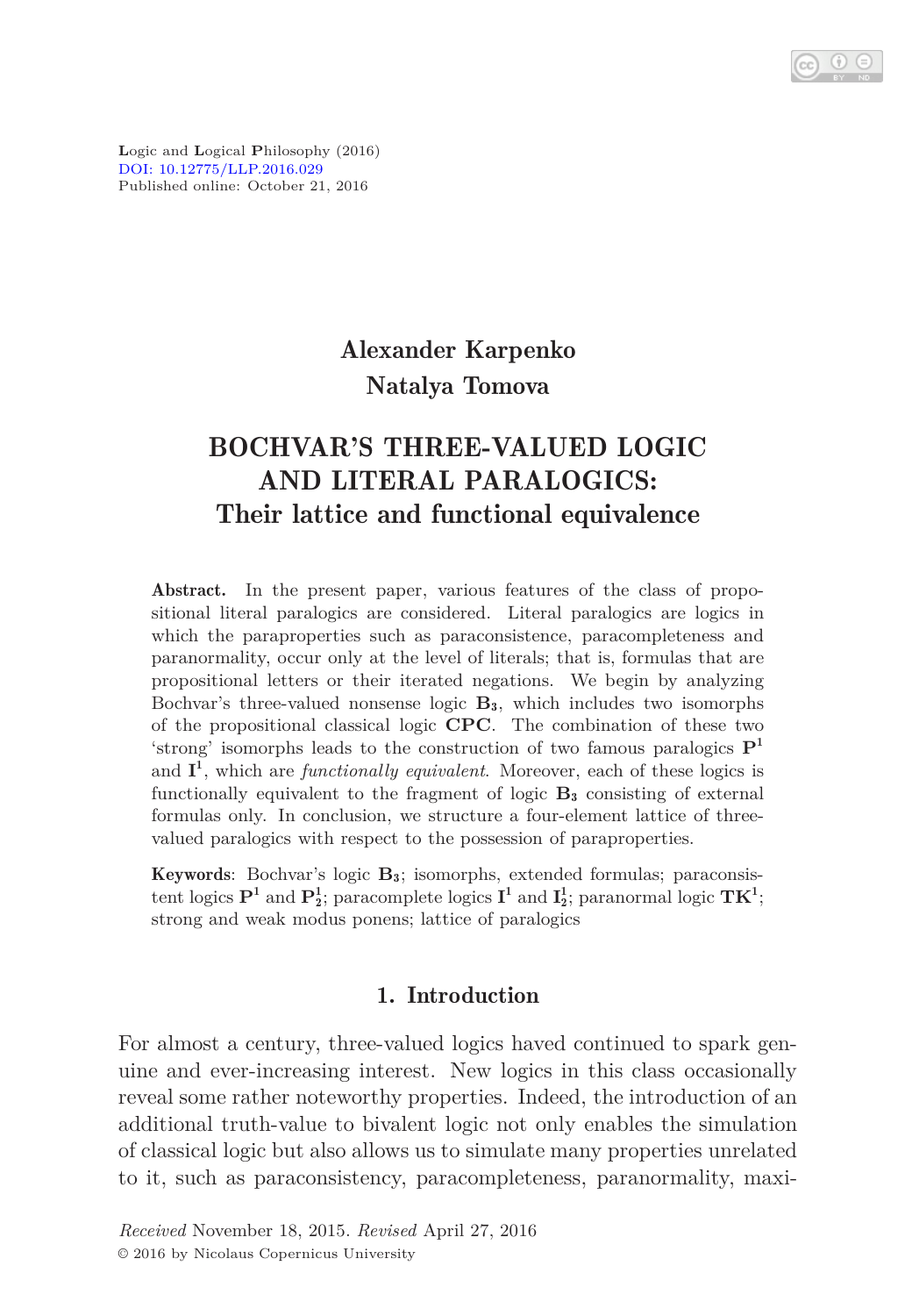

mality, duality and others. Furthermore, different interpretations of the additional (third) truth-value allow for a distinction between classes of these logics. Among the latter, a special role is played by the class of nonsense logics, within which the additional truth-value is interpreted as "nonsense". The most interesting appears to be the Bochvar threevalued nonsense logic  $\mathbf{B}_3$  [\[5\]](#page-25-0); its functional properties are determined by the union of different types of connectives – internal and external – and this fact accounts for **B**<sup>3</sup> being "emergent" within a huge variety of three-valued logics.

In the present paper we examine the functional properties of threevalued logics, such as the functional inclusion of one logic into another, and the functional equivalence of logics. Analysis of three-valued logics based on these properties can lead to surprising results concerning the functional equivalence of logics having different axiomatizations and different meta-logical properties, as shown in the case of paraconsistent logic **P**<sup>1</sup> [\[46\]](#page-28-0) and paracomplete logic **I** 1 [\[48\]](#page-28-1). In order to determine the functional relation among three-valued logics, some kind of systematization or even classification of different sets of their connectives is required. The necessary condition for such systematization consists in the existence of some basic structural principle that applies to the whole "three-valued logic" universe.

In  $[19, 20]$  $[19, 20]$  the notions of "significance logic" and "nonsense logic"  $$ the latter being just a special case of the former  $-$  are formally defined through algebraic semantic methods and by the introduction of the "truth-value type" notion. One classification of three-valued significance and nonsense logics is presented. The latter are divided into two subclasses – strong and weak nonsense logics.

In [\[3\]](#page-25-1) A. Avron singles out the class of the so-called natural threevalued logics as extensions of Kleene's strong three-valued logic **K**3. Two of those extensions are functionally equivalent to the three-valued logic **Ł**<sup>3</sup> of Łukasiewicz, and the remaining two are functionally equivalent to the three-valued paraconsistent logic of Batens **PI**<sup>s</sup> [\[4\]](#page-25-2). However, it should be noted that the main object of our investigation, namely Bochvar's **B**<sup>3</sup> nonsense logic, is excluded from the classification.

In [\[10\]](#page-26-2) Cucci and Dubois studied relationships among three-valued functions, which in turn correspond to three-valued connectives. As a result the class containing 14 different implications and conjunctions, and 3 negations was singled out. The authors tried to draw a map of the relationships between conjunctions, negations and implications, which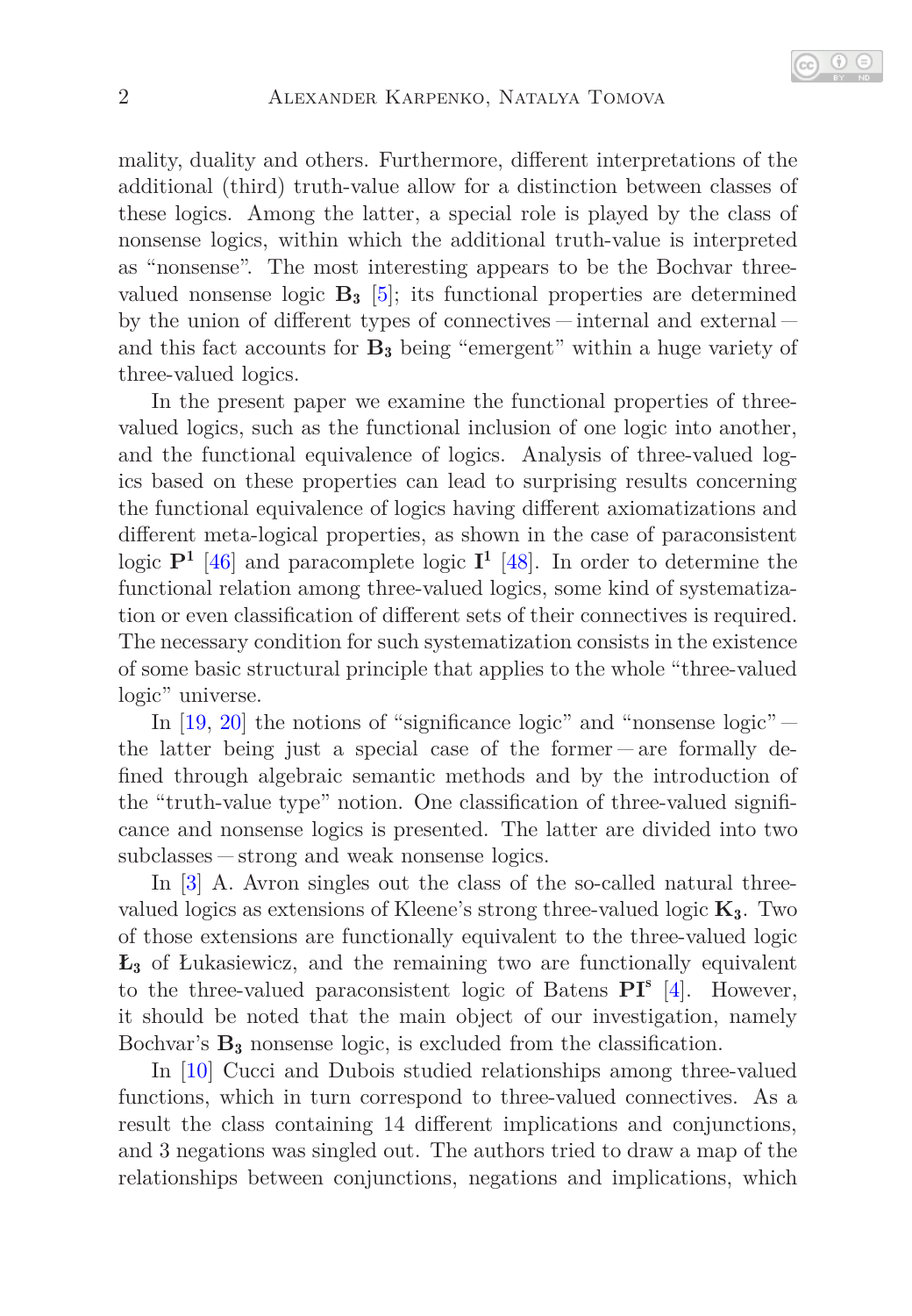appear as extensions of their Boolean counterparts, and to clarify the connection between them through the use of truth-tables.

Even though all the aforementioned papers are interesting and valuable in their own right, without the analysis of different sets of connectives  $\frac{1}{\pi}$  functioning as different bases for one and the same logic  $\frac{1}{\pi}$  in terms of their functional equivalence, there is no firm guarantee that those sets, considered individually and separately, will not be seen as giving rise to different logics.

In what follows, we shall consider a completely different approach to the study of three-valued logics. It involves the partition of the set of three-valued functions under consideration into equivalence classes, with the subsequent definition of a lattice of such equivalence classes with respect to set inclusion. This way, all possible bases for a logic are brought together within some equivalence class, and the place of a specific logic in the lattice thereby obtained is uniquely determined. However, the implementation of this approach requires some initial "minimal" basisforming set of connectives to be defined which is subsequently consistently expanded by the inclusion of other connectives (chosen according to specific criteria) as its new elements.

N. Tomova in [\[52\]](#page-28-2) (see also [\[53,](#page-28-3) [54\]](#page-28-4)) identified such a minimal basisforming set with the set of Bochvar's internal connectives (which can be alternatively described as Kleene's week three-valued logic  $K_3^w$ ), and used the so-called natural implications in order to consistently expand it.

<span id="page-2-0"></span>Prior to the proper introduction of the notion of natural implication, we state some basic definitions to which we refer throughout the paper.

# 2. Basic definitions

Let  $\mathcal{L}$  be a sentential language, i.e., an algebra  $\mathcal{L} = \langle \text{For}, F_1, \ldots, F_m \rangle$ generated by a set of variables  $Var := \{p, q, r, p_1, p_2, \ldots\}$ . The elements of For (*formulas*) are generated from the variables with the use of operations  $F_1, \ldots, F_m$ , representing sentential connectives.

Let  $\mathcal{A} = \langle V, f_1, \ldots, f_m \rangle$  be an algebra similar to  $\mathcal{L}$ , where *V* is the set of truth-values and for every  $1 \leqslant i \leqslant m$ ,  $f_i$  is a function from *V* into *V* with the same arity as  $F_i$ . A structure  $\mathfrak{M} = \langle A, D \rangle$  with A being an algebra similar to the propositional language  $\mathcal L$  and  $D \subseteq V$  a non-empty subset of the universe of  $A$  is called a *logical matrix* for  $\mathcal{L}$ . Elements of *D* are called *designated elements* of M.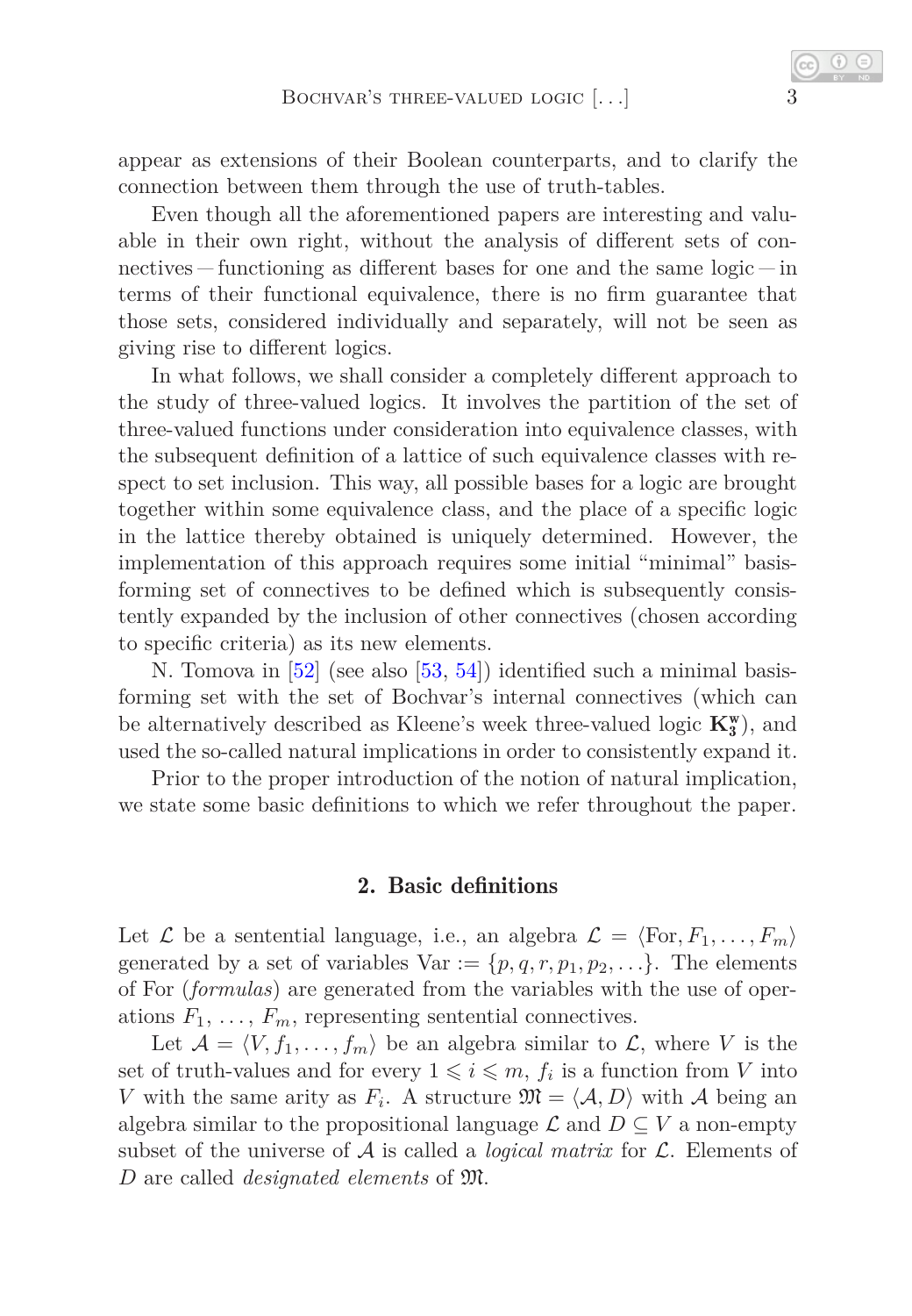Let *F* be the set of functions. The result of the *superposition* of functions  $f_1, \ldots, f_k$  is the function obtained from  $f_1, \ldots, f_k$  either (1) by substituting some of these functions for arguments of  $f_1, \ldots, f_k$  or (2) by renaming arguments of  $f_1, \ldots, f_k$  or by both (1) and (2). The closure [*F*] of *F* is a set of all superpositions of elements in *F*.

Let *F* be a closed set of functions such that  $F \subseteq P$ . *F* is said to be *functionally precomplete* in *P* iff  $[F] \neq P$  and for every function  $f \in P$ such that  $f \notin F$ ,  $[F \cup \{f\}] = P$ . Moreover, *F* is said to be *functionally complete* in  $P$  iff  $[F] = P$ .

Let  $L_1$  and  $L_2$  be logics with the set of function  $F_1$  and  $F_2$ , respectively. We say that  $L_1$  is *functionally included* in  $L_2$  iff every function of  $F_1$  can be defined by a superposition of functions of  $F_2$ . Moreover,  $L_1$  is *functionally equivalent* to  $L_2$  iff  $L_1$  is functionally included in  $L_2$ and logic  $L_2$  is functionally included in  $L_1$ . Finally,  $L_1$  is a *fragment* of  $L_2$  iff  $L_1$  is functionally included in  $L_2$ , but  $L_1$  is not functionally equivalent to  $L_2$ , i.e., the opposite does not hold.

Moreover,  $L_2$  is said to be an *extension* of  $L_1$  iff  $F_2$  is obtained by adding to  $F_1$  a function which cannot be defined by a superposition of the functions of *F*1.

Some fragment of a logic *L* is said to be an *isomorph of classical propositional logic* iff *L* has the classical set of tautologies and the classical consequence relation. Such isomorph is called a *strong isomorph*.

<span id="page-3-2"></span>We will use the same symbols for both the propositional connective and the corresponding matrix function.

### 3. The notion of natural implication

Let  $V_3$  be the set of truth-values  $\{0, 1/2, 1\}$  and  $D$  be a set of designated values, such that  $\emptyset \neq D \subseteq \{1, 1/2\}$ . A function  $\rightarrow$  from  $V_3$  into  $V_3$ with arity 2 is called *natural implication* iff it satisfies the following conditions [\[54\]](#page-28-4):

- <span id="page-3-3"></span><span id="page-3-0"></span>1. *C-extending*, i.e., it restrictions to the subset  $\{0, 1\}$  of  $V_3$  coincide with classical implication;
- 2. *normality* in the sense of Łukasiewicz-Tarski, i.e., for all  $x, y \in V_3$ : if  $x \to y \in D$  and  $x \in D$ , then  $y \in D$  (condition sufficient for the verification of modus ponens) [\[33,](#page-27-0) p. 134];
- <span id="page-3-1"></span>3. *consistency*, i.e., for all  $x, y \in V_3$ : if  $x \leq y$  then  $x \to y \in D$ .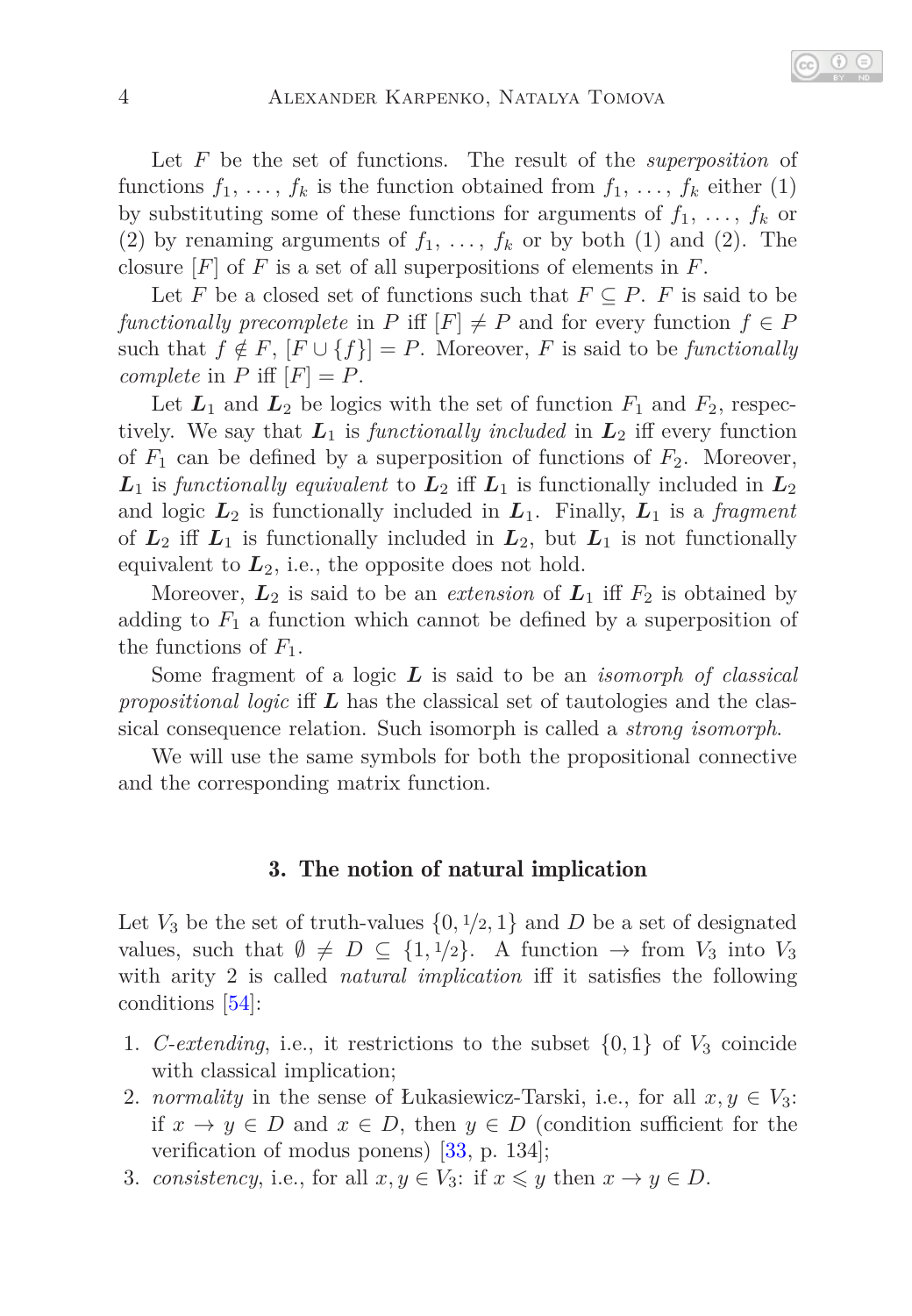According to the definition of natural implication, there are 6 implications with  $D = \{1\}$ , and 24 implications with  $D = \{1, \frac{1}{2}\}.$ 

The set of three-valued matrices, which are the extensions of Kleene's weak three-valued logic  $\mathbf{K^w_3}$  is divided into 7 disjoint classes. Within our approach, these 7 classes can be represented by a lattice of 7 *basic* threevalued logics with respect to the relation of functional inclusion on the set of three-valued logics. As a result, we obtain 12 bases for the threevalued logic of Łukasiewicz **Ł**3, 8 bases for the paraconsistent logic of Batens $\mathbf{P}\mathbf{I}^s$  , and 3 bases for Bochvar's nonsense logic  $\mathbf{B_3}$  . Henceforth we shall denote the class of logics obtainable from these three bases by  $\beta$ . Later, we'll return to this class.

The logics from this class help us to establish the interesting relationship between the paralogics **P**<sup>1</sup> and **I** 1 .

## 4. Bochvar's three-valued nonsense logic **B**<sup>3</sup>

Dmitry Anatol'evich Bochvar constructed the first nonsense logic **B**<sup>3</sup> in [1](#page-4-0)938 (see  $[5]^1$ ). The latter was developed in connection with the problem of logical antinomies and, in particular, Russell's paradox. Within Bochvar's system, the additional (third) truth-value of 1*/*2 is interpreted as "nonsense".

Variables *A*, *B*, *C* with/without indices are used for formulas and variables *x*, *y*, *z* with/without indices are used for arbitrary truth-values.

### 4.1. Definition of **B**<sup>3</sup>

Logic **B**<sup>3</sup> is presented by the following logical matrix:

$$
\mathfrak{M}^{\mathrm{B}}_3=\langle\{0,1/2,1\},\sim,\vdash,\cap,\{1\}\rangle,
$$

where  $\{1\}$  is the set of designated values and ~ (internal negation), ⊢ (external assertion<sup>[2](#page-4-1)</sup>),  $\cap$  (internal conjunction) are defined, respectively, by the truth-tables from Table [1.](#page-5-0)

<span id="page-4-0"></span><sup>1</sup> In his review of Bochvar's paper in *The Journal of Symbolic Logic*, 4, 2 (1939), pp. 98–99, A. Church presented an inaccurate axiomatization of Bochvar's system, which led Church to his conclusion about Russell's paradox being obtainable within it. Church himself spotted his mistake and published a correction in the same journal, vol. 5, no. 3 (1940), p. 119.

<span id="page-4-1"></span><sup>&</sup>lt;sup>2</sup> A function *f* on  $\{0, 1/2, 1\}$  into  $\{0, 1/2, 1\}$  with arity *n* is called *external* iff for any values  $x_1, ..., x_n$  we have either  $f(x_1, ..., x_n) = 0$  or  $f(x_1, ..., x_n) = 1$ .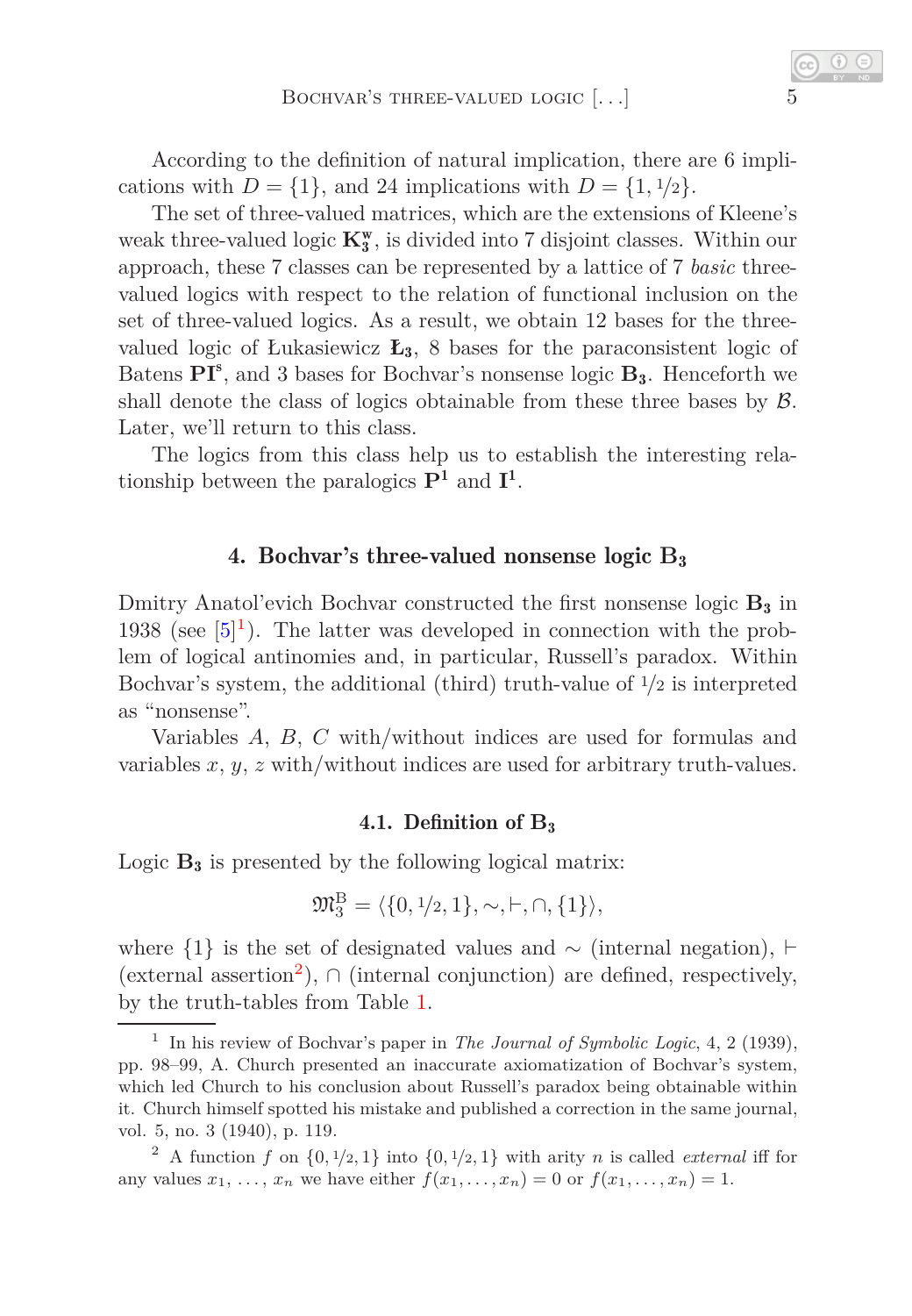## 6 Alexander Karpenko, Natalya Tomova

| $\boldsymbol{x}$ | $\sim x$ | $\boldsymbol{x}$ | $-x$ |          |               | $\mathcal{D}$   |          |
|------------------|----------|------------------|------|----------|---------------|-----------------|----------|
|                  |          |                  |      |          |               | $1 \frac{1}{2}$ |          |
| $^{\prime}2$     | $^{1/2}$ | '2               |      | $^{1/2}$ | $\frac{1}{2}$ | 1/2             | $^{1/2}$ |
|                  |          |                  |      |          |               | $^{\prime}2$    |          |

<span id="page-5-0"></span>Table 1. Truth-tables for  $\sim, \vdash,$  and ∩

Other internal connectives can be introduced by using ∼ and ∩:

$$
A \cup B := \sim (\sim A \cap \sim B)
$$
  

$$
A \supset B := \sim A \cup B
$$
  

$$
A \equiv B := (A \supset B) \cap (B \supset A)
$$

One striking feature of the internal connectives is that the attribution of the value 1*/*2 to at least one of its arguments suffices for the whole formula to assume the (same) value of  $\frac{1}{2}$ . This property comes as a consequence of the interpretation of the third truth-value as "nonsense". In other words, "nonsense" entails "nonsense". In the same year as Bochvar, Kleene [\[27\]](#page-27-1) defined the same internal connectives, terming them "weak". Therefore, the logic with the set of connectives {∼*,* ∩*,* ∪} as defined above is the same as weak Kleene's logic  $\mathbf{K}_{3}^{\textrm{w}}.$ 

## 4.2. Three-valued isomorphs of **CPC**

<span id="page-5-1"></span>The connective of external assertion  $\vdash$  plays an important role in **B**<sub>3</sub>. Here, we shall denote it as  $\square$ , because its truth-table is the same as the one for the necessity operator in the three-valued modal logic of Łukasiewicz [\[32,](#page-27-2) p. 169]. By the use of external assertion we can define negation  $\sim^{\mathbb{Z}}$ , implication  $\supset^{\mathbb{Z}}$ , conjunction  $\bigcap^{\mathbb{Z}}$ , disjunction  $\bigcup^{\mathbb{Z}}$ , and equivalence  $\equiv^{\square}$  in the following manner:

$$
\begin{aligned}\n&\sim^{\square} A := \sim \square A \\
A \supset^{\square} B := \square A \supset \square B, \\
A \cup^{\square} B := \square A \cup \square B, \\
A \cap^{\square} B := \square A \cap \square B, \\
A \equiv^{\square} B := \square A \sqcap \square B, \\
A \equiv^{\square} B := \square A \equiv \square B.\n\end{aligned}
$$
\n(this negation we denote as  $[A],$ 

These connectives are called *external* and the truth-tables for Bochvar's external connectives are in Table [2.](#page-6-0)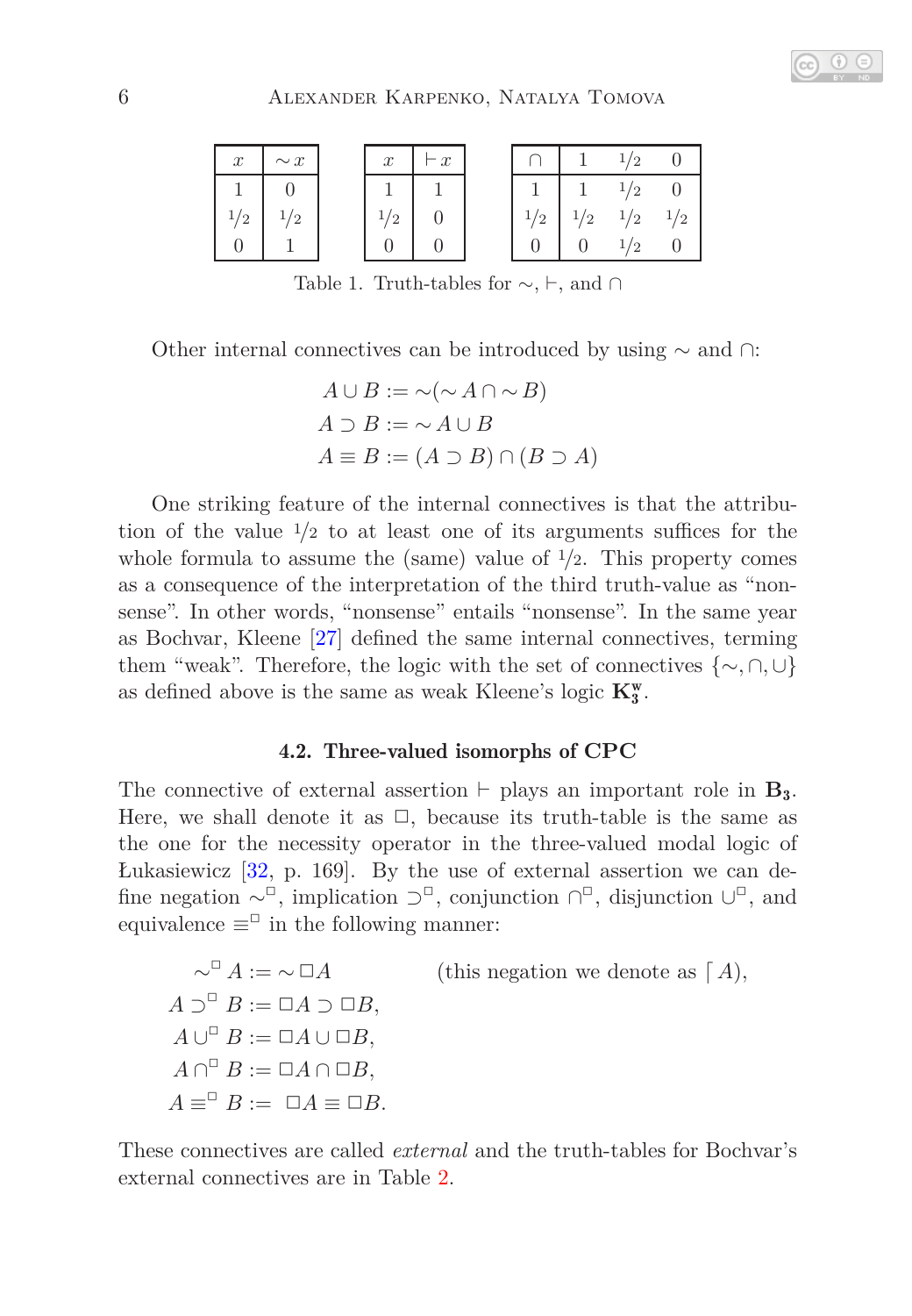| $\boldsymbol{x}$ |                  | $\boldsymbol{x}$ |    |          |          | 1                | 1/2    | 0                |     |                  |     | 1 | 1/2      | $\theta$ |
|------------------|------------------|------------------|----|----------|----------|------------------|--------|------------------|-----|------------------|-----|---|----------|----------|
|                  | $\boldsymbol{0}$ |                  |    |          |          | 1                | $\cup$ | 0                |     |                  | 1   |   |          | 1        |
| 1/2              | 1                |                  |    |          | 1/2      |                  |        |                  |     |                  | 1/2 | 1 |          | $\cup$   |
|                  |                  |                  |    |          | $\Omega$ | 1                |        | 1                |     |                  | 0   | 1 | $\theta$ | $\cup$   |
|                  |                  |                  |    |          |          |                  |        |                  |     |                  |     |   |          |          |
|                  |                  |                  |    |          | 1/2      | $\theta$         |        |                  |     | 1                | 1/2 | 0 |          |          |
|                  |                  |                  | 1  |          |          | $\theta$         |        |                  | 1   | 1                |     | 0 |          |          |
|                  |                  |                  | '2 | $\Omega$ | 0        | 0                |        |                  | 1/2 | 0                |     |   |          |          |
|                  |                  |                  |    | $\theta$ | 0        | $\boldsymbol{0}$ |        | $\boldsymbol{0}$ |     | $\boldsymbol{0}$ |     | 1 |          |          |

<span id="page-6-0"></span>Table 2. Truth-tables for Bochvar's external connectives

One important feature of these tables consists in the fact that the only possible truth-values for expressions obtained by the use of the aforementioned connectives are 0 and 1. In essence, Bochvar proposed a *translation* of internal connectives into external ones. We shall denote the logic based on these connectives as  $\mathbf{B}_{3}^{\square}$ , i.e., the logic presented by the matrix  $\mathfrak{M}_3^{\square} = \langle \{0, 1/2, 1\}, \lceil, \supseteq^{\square}, \bigcup_{i=1}^{\square}, \lceil, \bigcap_{i=1}^{\square}, \{1\} \rangle$ , where  $\{1\}$  is the set of designated values. So  $\mathbf{B}_3^{\square}$  is a fragment of  $\mathbf{B}_3$  (see p. [4\)](#page-2-0). This fragment proved to be quite peculiar. According to Bochvar's terminology,  $\mathbf{B}_{\mathbf{3}}^{\square}$  is an isomorph of classical propositional logic  $\mathbf{CPC}.$  Thus, logic **B**<sup>3</sup> contains a fragment isomorphic with the classical two-valued system **CPC**.

Only N. Rescher [\[45,](#page-28-5) p. 31] took into consideration Bochvar's result that is, the fact that logic **B**<sup>3</sup> contains a fragment isomorphic with **CPC**. However, **B**<sup>3</sup> contains another isomorph of **CPC**.

As mentioned above, the connective of external assertion  $\vdash$  is  $\Box$ . Furthermore, the modal operator of possibility  $\Diamond$  is standardly defined as follows:  $\diamond A := \neg \square \neg A$ . We shall define the *external* connectives  $\sim^{\diamond}$ ,  $\supset^{\diamond}$ ,  $\bigcap^{\diamond}$ ,  $\bigcup^{\diamond}$  and  $\equiv^{\diamond}$  in the same way we defined the external connectives in  $\mathbf{B}_3^{\square}$ ; that is, instead of the necessity operator  $\square$  we use the possibility operator  $\Diamond$ . As a result we get another translation of internal connectives to external ones. Let us now consider the truth-tables for negation  $\sim^{\diamond}$ (we shall denote it as  $\rceil)$  and implication  $\supset^{\diamond}$  as in Table [3.](#page-7-0)

We shall denote the logic based on these connectives as  $\mathbf{B}_3^{\diamond}$ , i.e., the logic presented by the matrix  $\mathfrak{M}_{3}^{\diamond} = \langle \{0, 1/2, 1\}, \cdot, \cdot \rangle^{\diamond}, \cdot \cdot \rangle^{\diamond}, \cdot \infty^{\diamond}, \pm \infty$  $\{1, \frac{1}{2}\}\$ , where  $\{1, \frac{1}{2}\}$  is the set of designated values. **B**<sup> $\diamond$ </sup> is also an isomorph of **CPC**.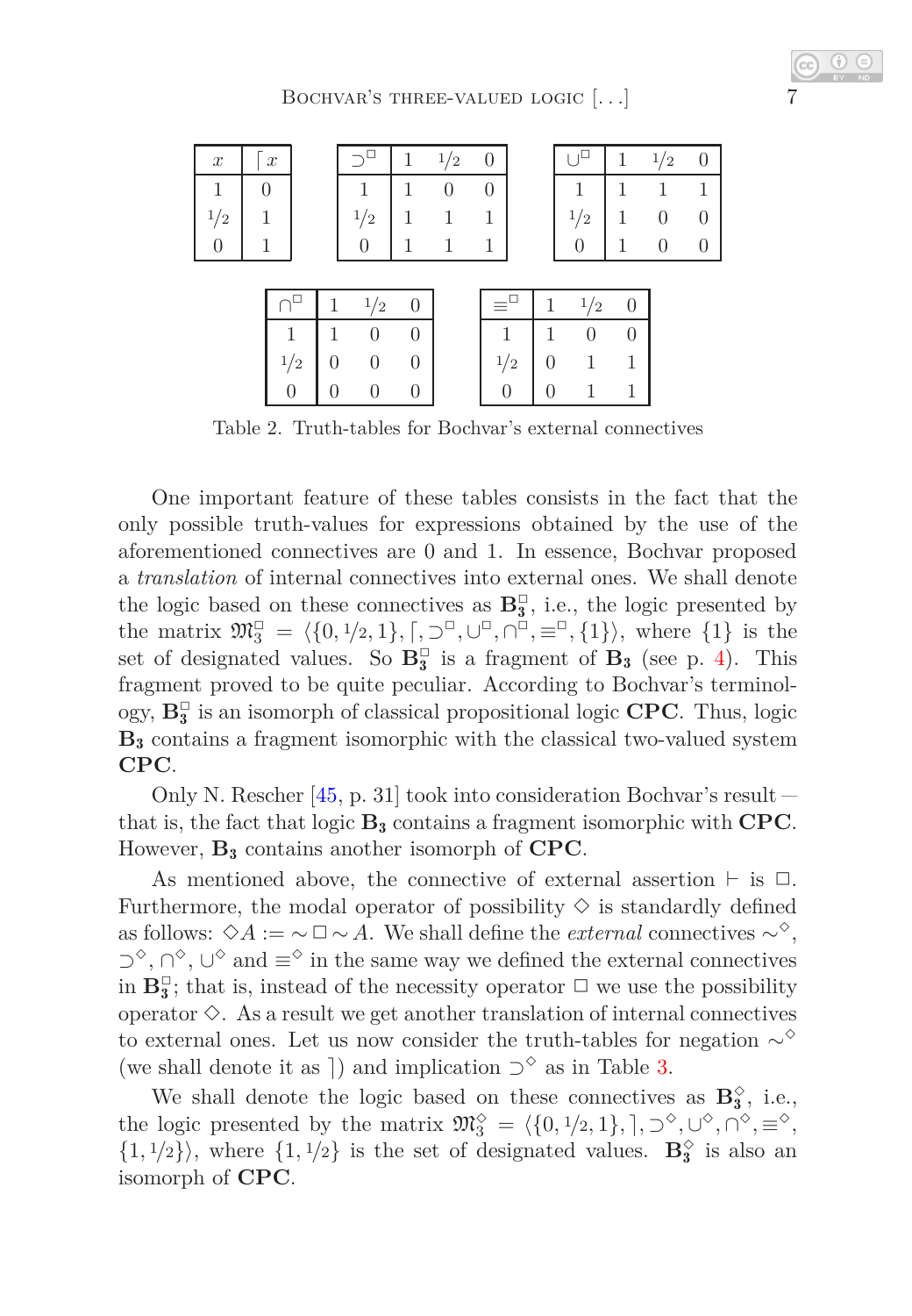## 8 Alexander Karpenko, Natalya Tomova

| $\boldsymbol{x}$ | $\boldsymbol{x}$ |     | 1/2 |  |
|------------------|------------------|-----|-----|--|
|                  | 0                |     |     |  |
| $\frac{1}{2}$    | $\mathbf{0}$     | 1/2 |     |  |
|                  |                  |     |     |  |

<span id="page-7-0"></span>Table 3. Truth-tables for  $\sim^{\diamond}$  and  $\supset^{\diamond}$ 

Thus, Bochvar's three-valued logic **B**<sup>3</sup> contains two fragments isomorphic with **CPC**. These isomorphs differ from each other, since the truthvalue  $\frac{1}{2}$  is identified with 0 in  $\mathbf{B}_{3}^{\square}$ , and with 1 in  $\mathbf{B}_{3}^{\lozenge}$ . Under this identification the connectives retain their classical properties, which ensures that all the axioms of **CPC** are verified. This way of proving the "equivalence" of  $\mathbf{B}_3^{\square}$  and **CPC** was proposed by Rescher [\[45,](#page-28-5) p. 32]. In [\[14\]](#page-26-3) a strict proof of  $\langle \{0, \frac{1}{2}, 1\}, \lceil, \supset^{\Box}, \{1\} \rangle$  and  $\langle \{0, \frac{1}{2}, 1\}, \lceil, \supset^{\Diamond}, \{1/2, 1\} \rangle$ , being characteristic matrices for **CPC**, is given.

The understanding of the role of **CPC** isomorphs remains as yet incomplete.[3](#page-7-1) The most interesting feature seems to be given by the result showing that some many-valued logic containing the isomorph **CPC**, can be axiomatized as the extension of **CPC** (cf. [\[26,](#page-27-3) p. 55]).

## 4.3. Axiomatization and algebraization of **B**<sup>3</sup>

**B**<sup>3</sup> was first axiomatized by V. K. Finn in 1971; cf. [\[17\]](#page-26-4).[4](#page-7-2) The only connectives of Finn's calculus are  $\sim$ ,  $\cup$ ,  $\cap$  and  $\supset$ <sup>□</sup> (it includes 23 axioms and 3 rules of inference).

Earlier, class  $\beta$  of Bochvar's three-valued logics was defined as the class consisting of three elements  $-\text{three}$  logics (i.e. the implicative extensions of Kleene's weak logic by the natural implications). The corresponding connective bases for the latter are:  $\{\sim, \cup, \cap, \supset^{\Box}\}, \{\sim, \cup, \cap, \supset^{\Diamond}\}$ and  $\{\sim, \cup, \cap, \rightarrow_4\}$ , where  $\rightarrow_4$  is defined by the following truth-table:

|     | 1/2 |   |
|-----|-----|---|
|     | 0   | 9 |
| 1/2 |     | 0 |
|     |     |   |

<sup>3</sup> L. Yu. Devyatkin gives an account of general properties of three-valued isomorphs of **CPC** in his monograph [\[15\]](#page-26-5).

<span id="page-7-2"></span><span id="page-7-1"></span><sup>4</sup> One further calculus, equivalent to **B**3, is presented in [\[38\]](#page-27-4).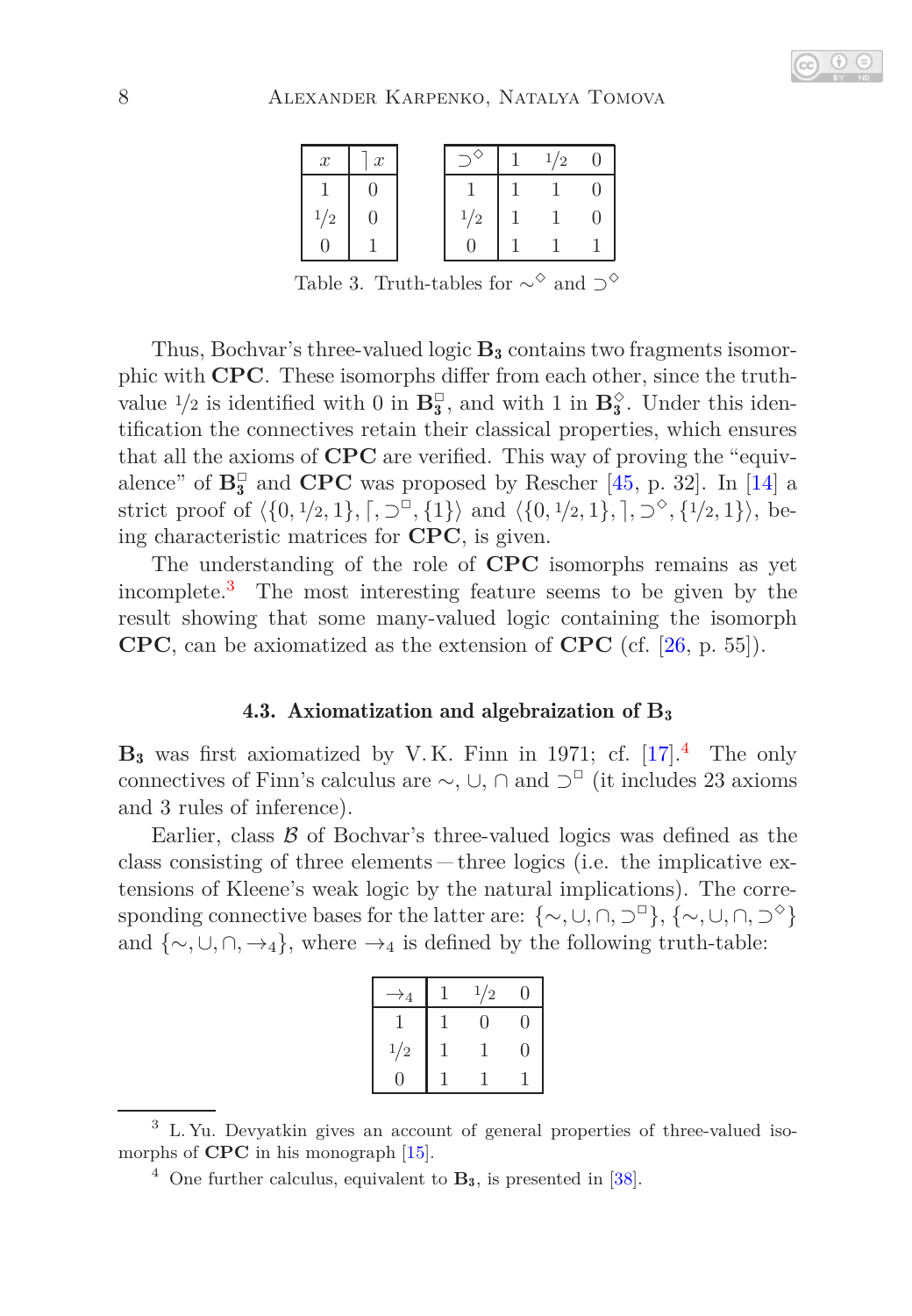From what has been said, it follows that the logics contained in  $\beta$  are pairwise functionally equivalent, and each of these systems is functionally equivalent to  $\mathbf{B}_3$  [\[52\]](#page-28-2).

It should be emphasized that not all the laws of classical propositional logic **CPC** are verified in the axiomatization proposed by Finn. For example, the law of contraposition  $(p \supseteq^{\Box} q) \supseteq^{\Box} (\sim q \supseteq^{\Box} \sim p)$  does not hold. Using the implication  $\supset^{\diamond}$ , we get the same result. However, keeping in mind that **B**<sup>3</sup> contains the fragment isomorphic with **CPC**, it would be natural to give an axiomatization of **CPC** by the use of external formulas. The axiomatization of  $B_3$  can then be presented as an extension of **CPC**, which was done in [\[20,](#page-26-1) pp. 235–236] (using 29 axiom schemes and one inference rule, modus ponens).

In [\[17\]](#page-26-4) the notion of Bochvar's three-valued algebra **B**<sup>3</sup> is introduced. For more information, see  $[20]$ ; there, the algebraic model of  $\mathbf{B}_3$  is given in the following signature  $\langle \cup, \cap, \sim, J_0, J_{1/2}, J_1, 0, 1 \rangle$ . Here  $\langle \cup, \cap, \sim \rangle$  is De Morgan's distributive quasi-lattice (lattice without absorption laws), and the definitions of  $J_i(x)$ -operators are given at the end of Section [5.3.](#page-13-0) The class of all **B**3-algebras is a quasivariety but not a variety.

## 4.4. Functional properties of **B**<sup>3</sup>

<span id="page-8-0"></span>Consider the matrix  $\mathfrak{M}_{3}^{\mathbb{L}} = \langle \{0, 1/2, 1\}, \sim, \rightarrow, \{1\} \rangle$  for the three-valued Łukasiewicz logic **Ł**3, where ∼ has been defined above and → is defined by the following truth-table:

|     | 1/2 |     |
|-----|-----|-----|
|     | 1/2 | O   |
| 1/2 |     | 1/2 |
|     |     |     |

By the use of the primitive connectives the other connectives are introduced by definition in the following way:

| $A \vee B := (A \rightarrow B) \rightarrow B$ | disjunction, $\max(x, y)$ , |
|-----------------------------------------------|-----------------------------|
| $A \wedge B := \sim (\sim A \vee \sim B)$     | conjunction, $\min(x, y)$ . |

Note that the logic with the set of connectives {∼*,* ∨*,* ∧} is nothing other than Kleene's strong regular logic  $K_3$  [\[28,](#page-27-5) §64].

In [\[50\]](#page-28-6) V.I. Shestakov demonstrated that if in **B**<sub>3</sub> (for  $\{\sim, \vdash, \cap\}$ ) internal conjunction ∩ is replaced by the strong Kleene's conjunction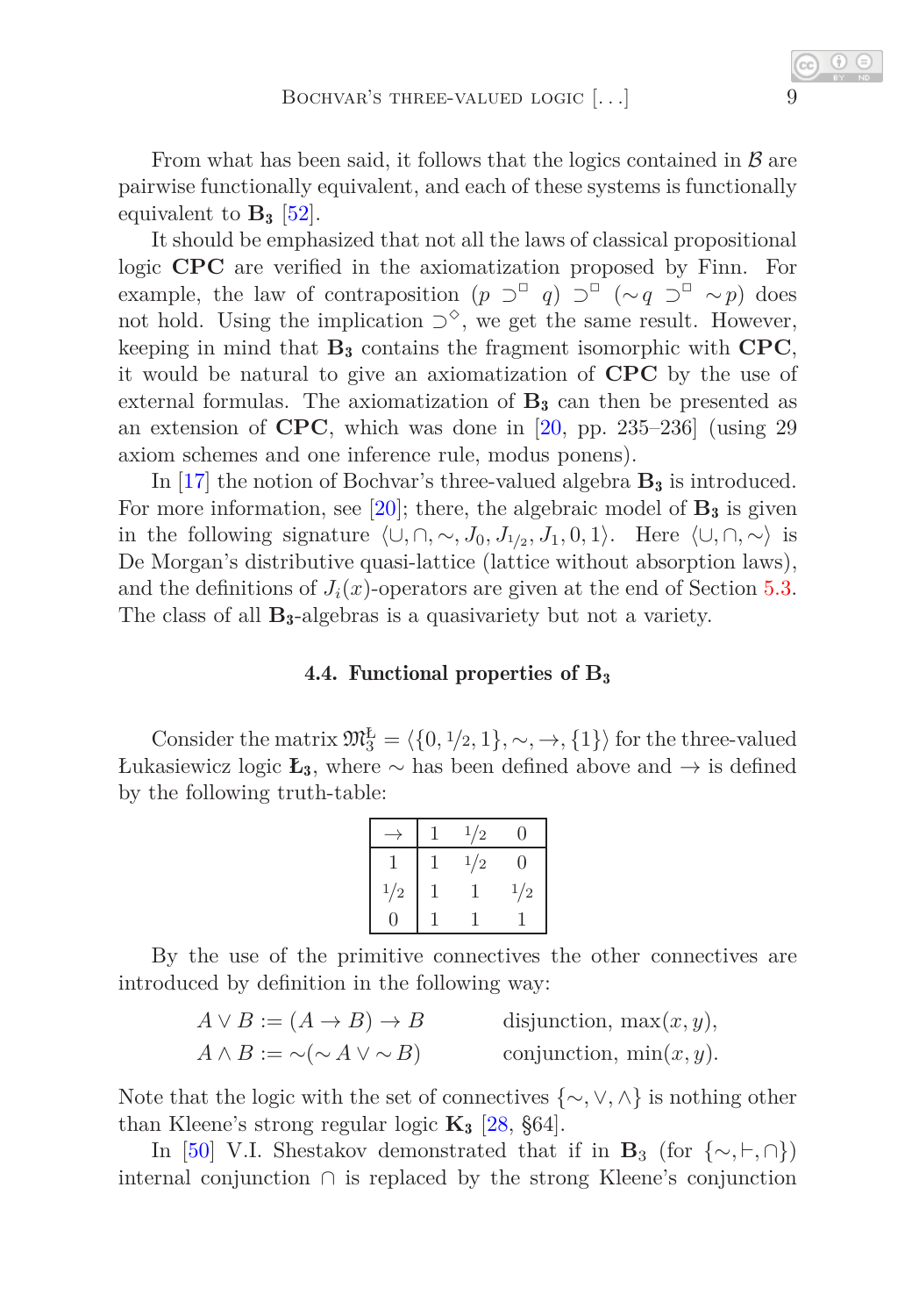∧, then **B**<sup>3</sup> is changed into **Ł**3. This can be done in the following way:  $A \rightarrow B := (\sim A \vee B) \vee (\downarrow A \wedge \downarrow B)$ , where  $\downarrow C := \sim (\vdash C \cup \vdash \sim C)$ .

It should be noticed that the class of functions corresponding to **B**<sup>3</sup> is functionally included in the class of functions corresponding to  $\mathbf{L}_3$  but the converse is not true.

It should also be noticed that the functional properties of **Ł**<sup>3</sup> make it functionally *precomplete* in  $\mathbf{P}_3$ , where  $\mathbf{P}_3$  is a three-valued functionally complete logic of Post [\[41\]](#page-27-6).

Another important result obtained by Finn in [\[18\]](#page-26-6), concerns the determination of the functional completeness criterion for the class of functions  $B_3$  corresponding to Bochvar's three-valued logic  $B_3$ . Finn proves that  $B_3$  has exactly 11 precomplete classes and that a set of functions *F* is complete in  $B_3$  iff *F* is not included in any of these 11 precomplete classes.

# <span id="page-9-0"></span>4.5. Fragment of **B**3, consisting only of external formulas

In [\[49\]](#page-28-7) Shestakov reduced the number of basic connectives of Bochvar's logic  $\mathbf{B}_3$  to two  $\{\psi, \vdash\}$ , where  $\psi$   $\vdash$  by analogy with classical propositional logic – is antidisjunction (Peirce's arrow for internal connectives), and is defined as follows:

$$
A\psi B := \sim A \cap \sim B.
$$

Thus, all the internal connectives of  $\mathbf{B}_3$  can be defined through  $A \psi B$ . Shestakov denoted the fragment **B**3, consisting only of internal connectives by  $\mathbf{B}_0$ .

In [\[51\]](#page-28-8) Shestakov extracted the fragment of **B**<sup>3</sup> which contains only external connectives (their truth-tables contain values 0 and 1 only), and denoted it as  $\mathbf{B}_1$ . In the same paper Peirce's arrow  $\gamma$  for external connectives (and Sheffer stroke  $\lambda$ ) was introduced in the following way:

|     |                | 1/2 |  |
|-----|----------------|-----|--|
|     | 0              | 0   |  |
| 1/2 | $\overline{0}$ | 0   |  |
|     |                |     |  |

By the use of this connective all of external connectives can be defined, including the connective  $\sim^{\diamond}$ , and all the connectives pertaining to the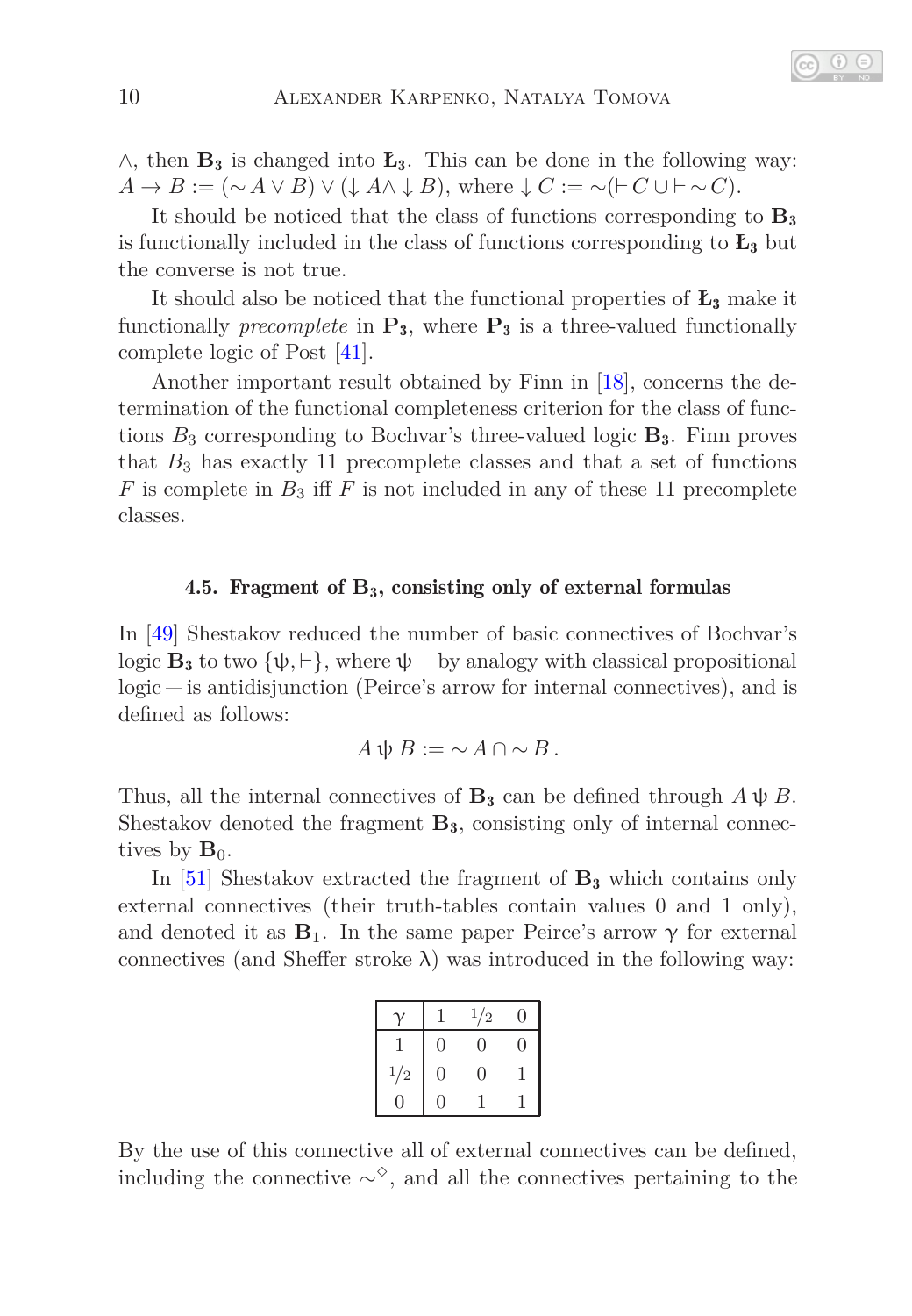isomorph  $\mathbf{B}_{3}^{\square}$  (see Section [4.2\)](#page-5-1). The latter allows for the following definition of  $\gamma$  [\[51,](#page-28-8) p. 105]:

$$
A \gamma B := (\mathcal{A} \cap^{\mathbb{D}} \mathcal{A}) \cup^{\mathbb{D}} (\mathcal{A} \cap^{\mathbb{D}} \mathcal{A} B). \tag{Sh}
$$

We shall refer to this notable formula in connection with the paralogics. Shestakov also discusses the relationship between  $\mathbf{B}_0$  and  $\mathbf{B}_1$ , concluding that logic  $\mathbf{B}_3$  is a union of disjoint logics  $\mathbf{B}_0$  and  $\mathbf{B}_1$ . This implies that the set of all connectives of **B**<sup>3</sup> cannot be presented in the form of the Sheffer stroke (Peirce's arrow).

The most important result of  $[51]$  is the proof  $-$  through the introduction of "canonical" (normal) forms  $-$  of the theorem on the functional completeness of the set of external connectives. Nonetheless, a stronger claim can be proved, which is that, from the aforementioned criterion concerning functional completeness for the class  $B_3$  [\[18\]](#page-26-6) (see Section [4.4\)](#page-8-0), the criterion of functional completeness for the class of external functions *B*<sup>1</sup> follows: *B*<sup>1</sup> has 7 precomplete classes, and a set of functions *F* is complete in  $B_1$  iff  $F$  is not included in any of these 7 precomplete classes.

# 5. Paralogics **P**<sup>1</sup> and **I** 1

Paraconsistent and paracomplete logics are areas where interest continues to grow. One reason for this may be due to their simplicity and to the wide range of their applications (in computer science, artificial intelligence, and other areas).

One crucial factor behind the development of paraconsistent logic is the belief that in certain circumstances we may find ourselves in a situation where our theory is inconsistent and yet we are required to draw inferences in a sensible fashion.

Let  $\models$  be a consequence relation. We call  $\models$  *explosive* iff  $\{A, \neg A\} \models B$ , for all *A* and *B*. Classical logic, and most standard 'non-classical' ones, such as intuitionist logic, many-valued logics **Ł**<sup>3</sup> and **B**3, are explosive. Paraconsistent logic challenges this orthodoxy. A logic is said to be *paraconsistent* iff its logical consequence relation is not explosive [\[42\]](#page-28-9). Moreover,  $\models$  is said to be *implosive* iff  $B \models \{A, \neg A\}$ , for all *A* and *B*. A logic is said to be *paracomplete* iff its logical consequence relation is not implosive.[5](#page-10-0)

<span id="page-10-1"></span>

<span id="page-10-0"></span> $5$  The concept of paracompleteness was first introduced in [\[31\]](#page-27-7).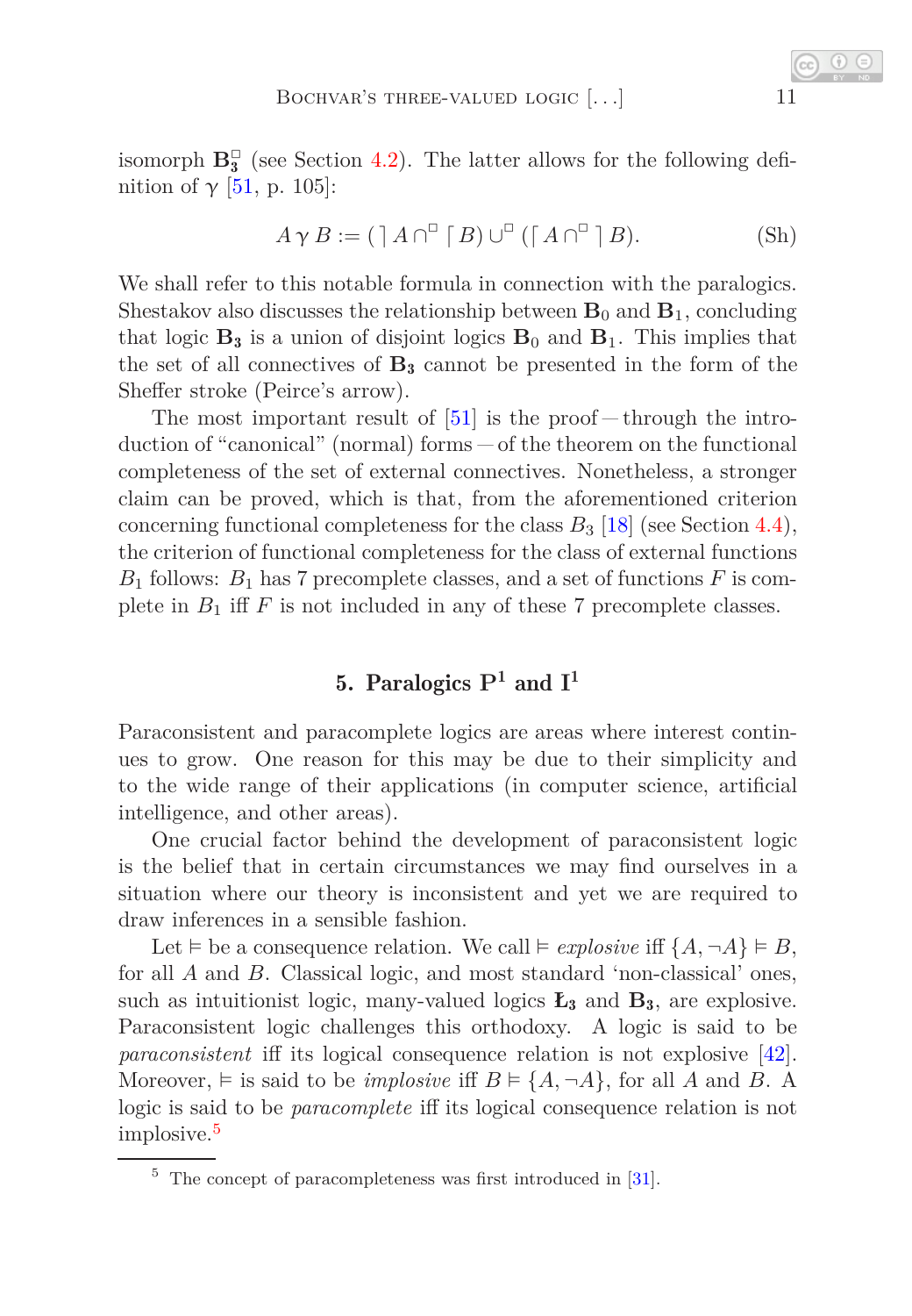**CPC** is neither paraconsistent nor paracomplete. Logics which are simultaneously paraconsistent and paracomplete are called *paranormal* logics (Miró Quesada's terminology). Below (Section [5.4.2\)](#page-19-0), we present a remarkable example of the three-valued paranormal logic **TK**<sup>1</sup> , which is directly relevant to the Bochvarian class  $\beta$ .

Different formal criteria may be used for the construction of paraconsistent logic (**PL**), but the "implicative-negative" criterion of S. Jaśkowski (who first considered this problem in  $1948$  (see [\[21\]](#page-26-7))), best fits our scope: the logical system **PL** does not verify "the implicational law of over completeness":  $A \to (\neg A \to B)$ .<sup>[6](#page-11-0)</sup> This criterion is best known as "the law of Duns Scotus".

# 5.1. Paraconsistent logic **P**<sup>1</sup>

At this point we shall consider one remarkable paraconsistent logic with unusual properties. Sette in 1973 [\[46\]](#page-28-0) constructed the simplest possible paraconsistent logical calculus  $\mathbf{P}^1$  with the following syntax:

- propositional variables:  $p_1, p_2, \ldots, p_n$ ;
- logical connectives  $\supset$  (implication) and  $\neg$  (negation);
- auxiliary symbols (, ).

Notions of well-formed formulas, atomic formulas, schemes of formulas, etc. are the usual ones (the same as in classical logic). Capital letters "*A*", "*B*", and "*C*" are used as metavariables over formulas.

The following schemes are axioms:

(P1) *A* ⊃ (*B* ⊃ *A*) (P2) (*A* ⊃ (*B* ⊃ *C*)) ⊃ ((*A* ⊃ *B*) ⊃ (*A* ⊃ *C*)) (P3) (¬*A* ⊃ ¬*B*) ⊃ ((¬*A* ⊃ ¬¬*B*) ⊃ *A*) (P4) (¬*A* ⊃ ¬¬*A*) ⊃ *A*) (P5) (*A* ⊃ *B*) ⊃ ¬¬(*A* ⊃ *B*)

and modus ponens, (MP)  $A, A \supset B/B$  is the only rule of inference.

In [\[6\]](#page-25-3) it is shown that axiom (P4) is not independent. Note that, if the law of contraposition  $(\neg A \supset \neg B) \supset (B \supset A)$  is added to the axioms (P1) and (P2), then we get the axiomatization of **CPC** (cf. [\[33,](#page-27-0) p. 136]).

 $\mathbf{P}^1$  is complete relative to the matrix  $\langle \{0, 1/2, 1\}, \neg, \neg, \{1, 1/2\} \rangle$ , where the connectives  $\neg$  and  $\supset$  are  $\lceil$  and  $\supset^{\diamond}$ , respectively (see the corresponding truth-tables in Section [4.2\)](#page-5-1). Other connectives are introduced by the following definitions:

<span id="page-11-0"></span> $6$  For a more detailed account see [\[23\]](#page-26-8).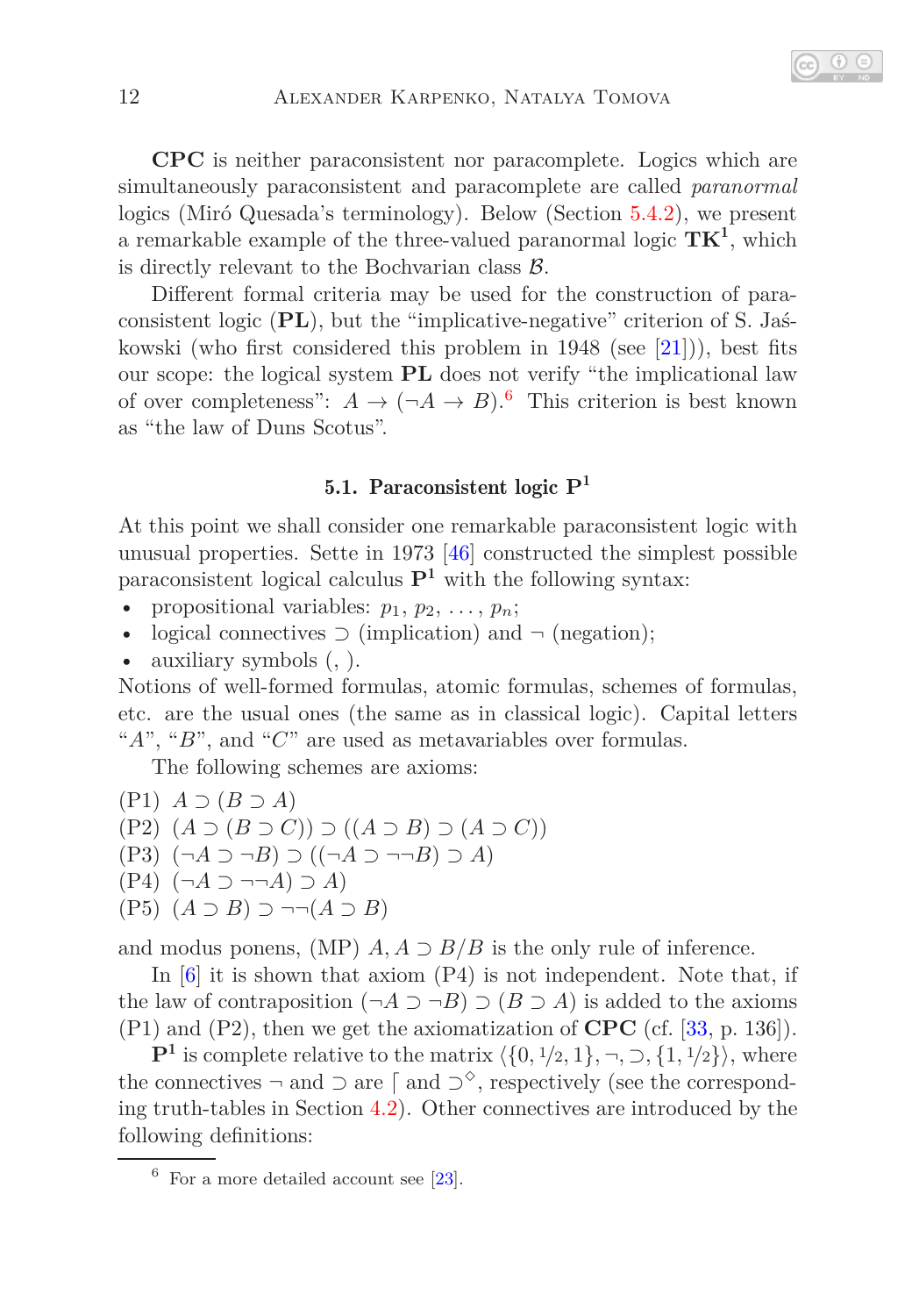$$
A \lor B := (A \supset \neg \neg A) \supset (\neg A \supset B)
$$
  
\n
$$
A \land B := (((A \supset A) \supset A) \supset \neg ((B \supset B) \supset B)) \supset \neg (A \supset \neg B)
$$
  
\n
$$
A \equiv B := (A \supset B) \land (B \supset A)
$$

These connectives are nothing but disjunction  $\cup^{\diamond}$ , conjunction  $\cap^{\diamond}$ , and equivalence  $\equiv^{\Diamond}$  from Bochvar's isomorph  $\mathbf{B}_{3}^{\Diamond}$  (see Section [4.2\)](#page-5-1).

The definitions of connectives  $\vee$  and  $\wedge$  in  $\mathbf{P}^1$  are further simplified in [\[22,](#page-26-9) p. 67]. This is done in the following way:

$$
A := \lceil (\lceil A \supset A \rceil)
$$
  

$$
A \vee B := (\lceil A \supset B \rceil)
$$
  

$$
A \wedge B := \lceil (A \supset \lceil B \rceil)
$$

Logic  $\mathbf{P}^1$  has the following important properties:

- (1)  $\mathbf{P}^1$  is paraconsistent only for atomic formulas. It means that the law of Duns Scotus  $A \supset (\neg A \supset B)$  is a  $\mathbf{P}^1$ -tautology only if  $A$  is not a propositional variable.
- (2)  $\mathbf{P}^1$  is *maximal* in the following sense: if *A* is a classical tautology not provable in  $\mathbf{P}^1$ , then by adding A to  $\mathbf{P}^1$  as a new axiom schema, classical logic **CPC** is obtained [\[46,](#page-28-0) Proposition 11].
- (3)  $\mathbf{P}^1$  is algebraizable in the sense of Block and Pigozzi (see [\[29,](#page-27-8) [44\]](#page-28-10)).
- (4)  $\mathbf{P}^1$  is the combination of logical operations from isomorphs  $\mathbf{B}_3^\square$  and **B**<sup>γ</sup><sub>3</sub>, i.e., connectives of **P**<sup>1</sup> are  $\{\sim$ <sup>*n*</sup>, ⊃<sup> $\diamond$ </sup>, ∩<sup> $\diamond$ </sup>, ∪<sup> $\diamond$ </sup>, ≡<sup> $\diamond$ </sup>} [\[25,](#page-26-10) p. 183].

# 5.2. Paracomplete logic **I** 1

In  $[48]$  logic  $I<sup>1</sup>$  (named "weakly-intuitionistic logic") was introduced as a dual of the paraconsistent calculus **P**<sup>1</sup> . Since **I** <sup>1</sup> has a paracomplete character let's consider it as a paracomplete logic. By analogy with the paraconsistent logic it is convenient to use the following criterion for paracompleteness: a logic is *paracomplete* iff the law of Clavius, (¬*A* ⊃ *A*)  $\supset$  *A*, is not valid in it (see e.g. [\[11\]](#page-26-11)).

The calculus  $I^1$  is axiomatized by means of the following axiom schemes:

 $(I1)$   $A \supset (B \supset A)$ , (I2) (*A* ⊃ (*B* ⊃ *C*)) ⊃ ((*A* ⊃ *B*) ⊃ (*A* ⊃ *C*)), (I3) (¬¬*A* ⊃ ¬*B*) ⊃ ((¬¬*A* ⊃ *B*) ⊃ ¬*A*), (I4) ¬¬(*A* ⊃ *B*) ⊃ (*A* ⊃ *B*),

and modus ponens.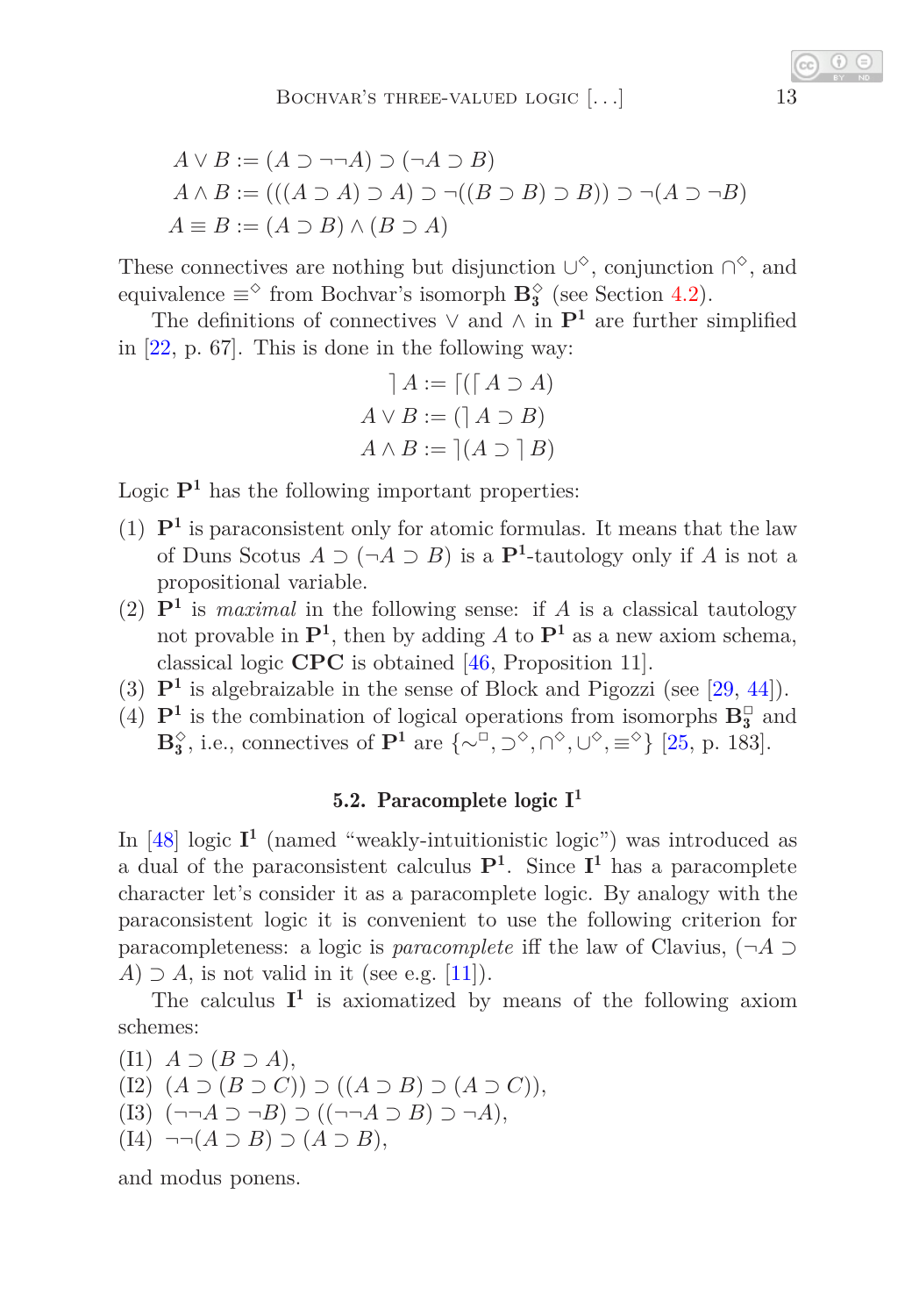As shown in  $[48]$ ,  $I^1$  is complete with respect to the three-valued matrix  $\langle \{0, 1/2, 1\}, \neg, \neg, \{1\} \rangle$ , where  $\neg$  and  $\supset$  are  $\supset$  and  $\supset$ <sup> $\Box$ </sup>, respectively (see corresponding truth-tables in Section [4.2\)](#page-5-1).

Conjunction ∧ and disjunction ∨ can be defined in  $I^1$  as follows:

$$
A \land B := \neg (((A \supset A) \supset A) \supset \neg ((B \supset B) \supset B))
$$
  

$$
A \lor B := \neg ((B \supset B) \supset B) \supset ((A \supset A) \supset A)
$$

These connectives are the same as disjunction  $\cup^{\square}$  and conjunction  $\cap^{\square}$ from Bochvar's isomorph  $\mathbf{B}_3^{\square}$  (see Section [4.2\)](#page-5-1). In  $\mathbf{I}^1$  all axioms of the well-known Heyting system for intuitionistic logic are valid.

Logic  $I<sup>1</sup>$  has the following important properties:

- (1)  $I<sup>1</sup>$  is paracomplete only for atomic formulas. It means that the law of Clavius,  $(\neg A \supset A) \supset A$ , is a **I**<sup>1</sup>-tautology only if *A* is not a propositional variable [\[11\]](#page-26-11).
- (2)  $I^1$  is *maximal* [\[48\]](#page-28-1).
- (3)  $I<sup>1</sup>$  is algebraizable in the sense of Block and Pigozzi (see [\[48\]](#page-28-1)).
- (4)  $\mathbf{I}^1$  is the combination of logical operations from isomorphs  $\mathbf{B}_3^\square$  and **B**<sup> $\diamond$ </sup>, i.e., connectives of **I<sup>1</sup>** are ∼<sup>*⊗*</sup>, ⊃<sup>□</sup>, ∩<sup>□</sup>, ∪<sup>□</sup>, ≡<sup>□</sup> [\[25,](#page-26-10) p. 183].

It should be noted that systems similar to  $\mathbf{P}^1$  and  $\mathbf{I}^1$  have been studied from different perspectives. In [\[13\]](#page-26-12) logic **P**<sup>1</sup> is considered under the name of **F**, as obtained from Łukasiewicz's three-valued logic **Ł**3. The logic **P**<sup>1</sup> , as extension of da Costa's paraconsistent logic **C**1, was found independently by C. Mortensen in 1979, who called it  $C_{0,1}$  (see [\[37,](#page-27-9) p. 299]). In [\[40\]](#page-27-10) Popov draws attention to the fact that logic **P**<sup>1</sup> (termed **I**1) is obtainable from Arruda's three-valued paraconsistent logic **V1** [\[2\]](#page-25-4). This is done by leaving in **V1** only the so called "Vasiliev's propositional letters", i.e., only atomic formulas. In  $[36]$  logic  $P<sup>1</sup>$  is axiomatized by extension of da Costa's system  $C_n$ . A new Hilbert-type axiomatization for  $\mathbf{P}^1$  is presented in [\[12\]](#page-26-13). A system similar to  $\mathbf{I}^1$  has also been studied in [\[31\]](#page-27-7). In [\[47\]](#page-28-11), it was proved that calculus  $\beta_1$  from [31] is equivalent to  $I^1$ . A Gentzen-type sequent calculus for  $I^1$  (termed  $I_2$ ) is presented in [\[40\]](#page-27-10). A new Hilbert-type axiomatization for  $I^1$  can be found in [\[11\]](#page-26-11).

# 5.3. Interconnections between **P**<sup>1</sup> and **I** 1

<span id="page-13-0"></span>The year 2000 turned out to be very important: three papers (Carnielli [\[8\]](#page-25-5), D'Ottaviano and Feitosa [\[16\]](#page-26-14), and Karpenko [\[25\]](#page-26-10)) were published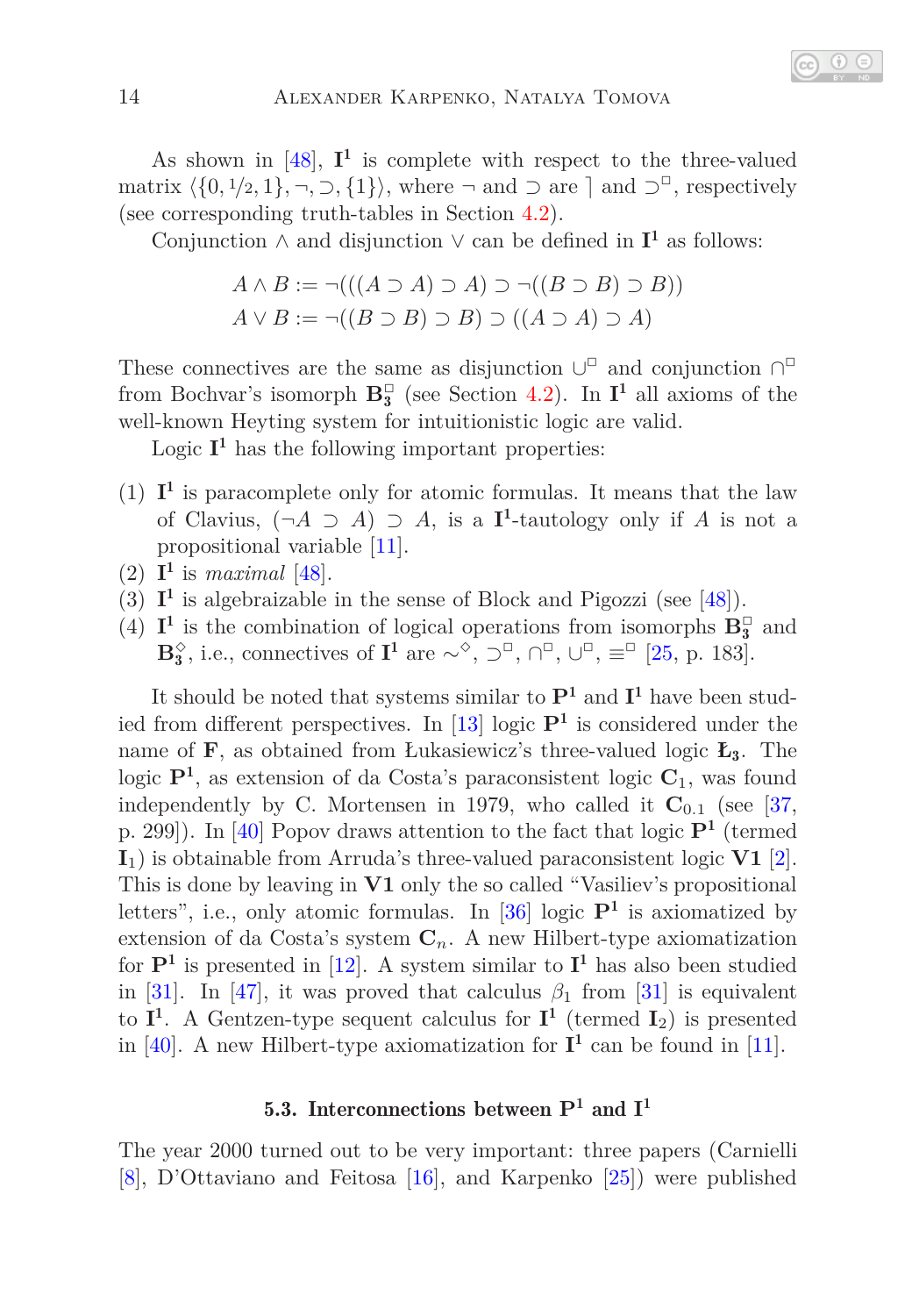independently of one other which started to look at the logics **P**<sup>1</sup> and **I** 1 both separately and as regards their interconnections.

In  $[8]$  the strong negation  $] A$  in  $\mathbf{P}^1$  is defined in the following way (we use our own notation):

$$
A := \lceil (\lceil A \supset^{\diamond} A)
$$

In [\[16\]](#page-26-14) the following definition is given:

$$
A := A \supset^{\diamond} \lceil (A \supset^{\diamond} A)
$$

Simpler definitions than those given by Sette  $[46]$  (see also  $[22]$ ), of the connectives  $\cup^{\diamond}$  and  $\cap^{\diamond}$  in  $\mathbf{I}^1$ , can be found in [\[8\]](#page-25-5) and [\[16\]](#page-26-14):

$$
A \cup^{\diamond} B := (\n \begin{bmatrix} A & \supset^{\diamond} B \end{bmatrix})
$$
\n
$$
A \cap^{\diamond} B := \n \begin{bmatrix} (A \supset^{\diamond} \n \end{bmatrix} B) \qquad \text{(see [8, p. 158])}
$$
\n
$$
A \cap^{\diamond} B := \n \begin{bmatrix} (\n \begin{bmatrix} A & \supset^{\diamond} \n \end{bmatrix} B) \qquad \text{(see [16, p. 84])}
$$

The definitions of connectives  $\lceil, \bigcup^{\square}$ , and  $\bigcap^{\square}$  in  $\mathbf{I}^1$  are also given in  $[8]$ and [\[16\]](#page-26-14). For example,  $[A := A \supseteq^{\Box} A$  (see [\[8,](#page-25-5) p. 159]).

The purpose of the paper [\[8\]](#page-25-5) is to offer semantic interpretations for finite-valued logics (including  $\mathbf{P}^1$  and  $\mathbf{I}^1$ ) that are both intuitively acceptable and simple to manipulate formally. In order to achieve the latter, Carnielli developed what he called a "possible translations semantics". Carnielli clarified that, in intuitive terms, translations can be seen as abstract forms of accessibility relations in the usual Kripke semantics, and the distinct three-valued logical systems as forms of possible worlds [\[8,](#page-25-5) p. 153].

In  $[16]$  a new type of translation between logics is introduced – the so-called "conservative translation". Specifically, two translations are defined:  $R$ -from  $I^1$  into  $I^1$ , and  $S$ -from  $I^1$  into  $I^1$ . The authors noticed there that Sette and Carnielli [\[48\]](#page-28-1) "do not introduce any function either from  $\mathbf{P}^1$  into  $\mathbf{I}^1$ , or from  $\mathbf{I}^1$  into  $\mathbf{P}^1$ , which could explicate in terms of translations the meaning of the 'duality' between the two systems"  $(p. 90).7$  $(p. 90).7$ 

The paper [\[25\]](#page-26-10) is devoted to the clarification of the meaning of the duality between **P**<sup>1</sup> and **I** 1 , through the combination of two three-valued isomorphs of **CPC**. From the fact that in **P**<sup>1</sup> we can define

 $\vdash A := \lceil \begin{bmatrix} A & \text{and} & \end{bmatrix} A := \lceil (\lceil A \rceil)^{\diamond} A) \rceil$ 

<span id="page-14-0"></span><sup>7</sup> See the fundamental work of Brunner and Carnielli [\[7\]](#page-25-6) about the duality of logics.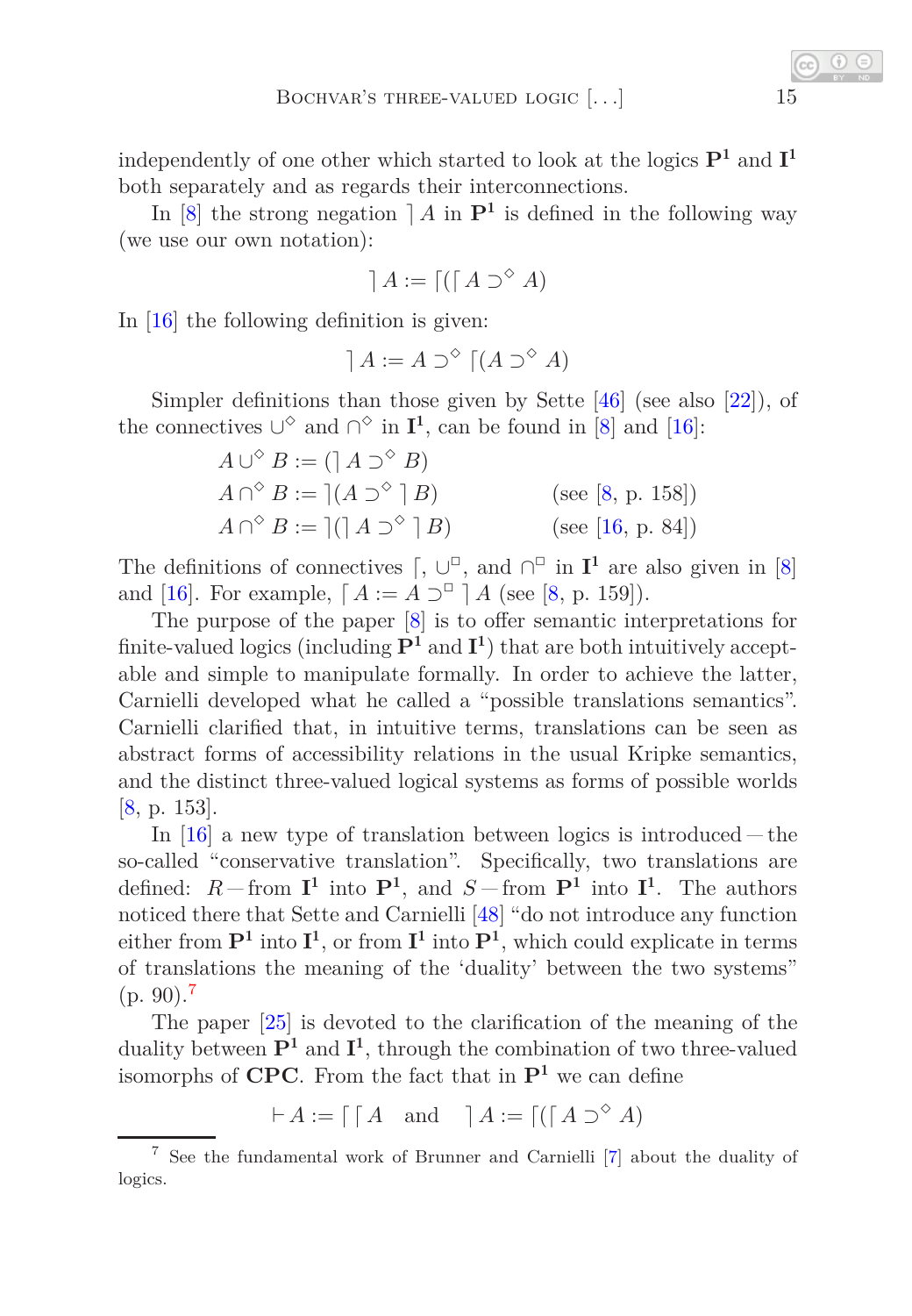the following important conclusions are drawn [\[25,](#page-26-10) p. 185]:

- (a)  $\mathbf{P}^1$  contains fragments  $\mathbf{B}_3^{\square}$  and  $\mathbf{B}_3^{\diamond}$ , isomorphic with **CPC**,
- (b)  $\mathbf{P}^1$  contains one fragment isomorphic with  $\mathbf{I}^1$ .

Using this line of reasoning, the following two further conclusions can be drawn:

- (c)  $I^1$  contains fragments  $B_3^{\square}$  and  $B_3^{\diamond}$ , isomorphic with **CPC**,
- (d)  $I^1$  contains one fragment isomorphic with  $P^1$ .

Obviously, this implies that logic  $\mathbf{P}^1$  and  $\mathbf{I}^1$  are functionally equivalent, i.e., connectives of  $P^1$  can be defined by the connectives of  $I^1$  and the connectives of  $I^1$  can be defined by the connectives of  $P^1$ .

Moreover, since  $P^1$  (as  $I^1$ ) contains both the aforementioned isomorphs, connectives  $\vert$ ,  $\vert$ ,  $\vert \cap \vert^{\square}$ , and  $\cup \vert^{\square}$  are defined in it. Thus, by virtue of Shestakov's formula  $(Sh)$ ,  $P^1$  (as  $I^1$ ) is functionally equivalent to the fragment  $\mathbf{B}_1$ , which consists of the set of external formulas of Bochvar's logic  $\mathbf{B}_3$ . The same conclusion follows from papers [\[8\]](#page-25-5) and [\[16\]](#page-26-14), if we consider the logic  $I^1$  with negation  $\lceil$ . However, none of these authors, including the author of the paper [\[25\]](#page-26-10), paid special attention to this conclusion. Only in [\[53,](#page-28-3) p. 75] was the functional equivalence of logics **P**<sup>1</sup> and **I** <sup>1</sup> proven, as a consequence of a more general result. In the same paper (p. 79) one version of Shestakov's formula [\(Sh\)](#page-10-1) was rediscovered and, via it, the functional equivalence of  $\mathbf{P}^1$  and  $\mathbf{B}_1$  was proven.

However, the functional equivalence of  $P^1$  and  $I^1$  can be proven quite simply. We have already seen that the negations  $\lceil$  and  $\rceil$  can be mutually defined in both systems as follows:

 $A := \left[ (\begin{bmatrix} A \supset^{\diamond} A \end{bmatrix} \text{ and } \begin{bmatrix} A := A \supset^{\square} A \end{bmatrix} \right]$ 

The same can to be done for implications  $\supset^{\diamond}$  and  $\supset^{\square}$ :

 $A \supset^{\diamond} B := [B \supset^{\square} [A \text{ and } A \supset^{\square} B := [B \supset^{\diamond} ] A$ 

Thus, both  $P^1$  and  $I^1$  split into two isomorphs of **CPC**. Relative to the latter, the following fragment from [\[35,](#page-27-12) p. 14] on the application of possible-translations semantics to finite-valued logics should be noticed:

Moreover, truth-functional finite-valued logics can themselves be split in terms of 2-valued logics, that is, fragments of classical logic  $[\ldots]$ , copies of classical logic can be combined into fragments of modal logics, and so on and so forth.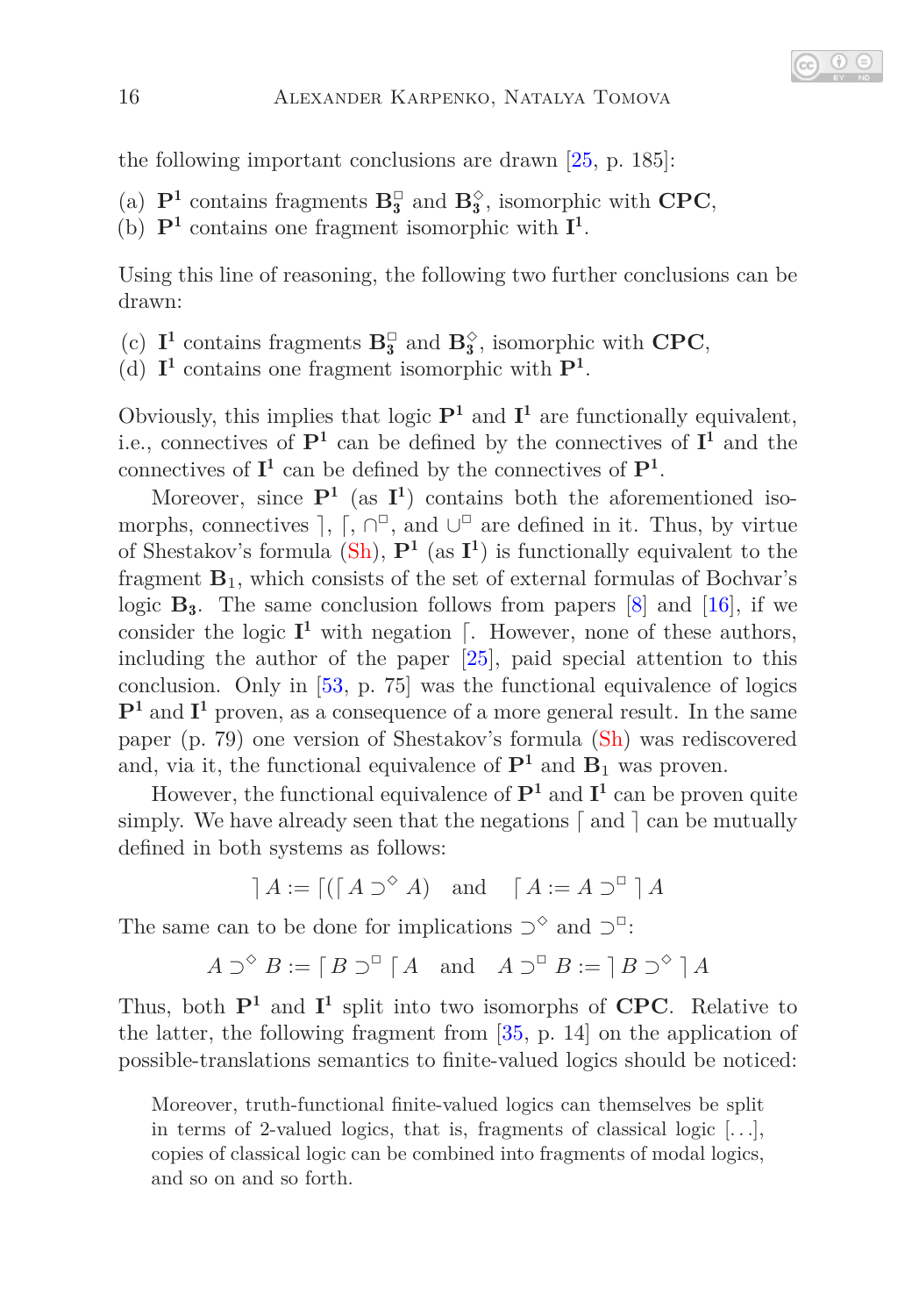Also, it should be emphasized that the logic  $P^1$  ( $I^1$ ), and hence the logic of external connectives  $\mathbf{B}_1$ , can be axiomatized as a direct extension of **CPC**. This can be done by the use of the Anshakov-Rychkov method for construction of Hilbert-type calculi of finite-valued logics [\[1\]](#page-25-7). The axiomatization conditions are given as follows.

We say that the logic  $L_n$  is *truth-complete* iff all *J*-operators are functionally expressible in  $L_n$ , where for all  $i, x \in V_n \supseteq \{0, 1\}$  we have:

$$
J_i(x) = \begin{cases} 1, & \text{if } x = i \\ 0, & \text{if } x \neq i. \end{cases}
$$

A logic  $L_n$  is said to be C-extending iff the binary operations  $\vee, \wedge, \rightarrow$ and the unary operation  $\neg$  (whose restrictions to the subset  $\{0,1\}$  of  $V_n$  coincide with the classical logical operations of disjunction, conjunction, implication, and negation) can be functionally expressed in  $L_n$ . Note that  $L_n$  coincides with **CPC** over the set  $\{0, 1\}$ . In [\[1\]](#page-25-7), general, *effective* methods for the construction of Hilbert-type calculi for any truth-complete C-extending logics are given.

It seems obvious, that logics **P**<sup>1</sup> and **I** <sup>1</sup> are C-extending, and also truth-complete. We will prove it for  $I^1$  by showing that for any  $x \in$  $\{0, \frac{1}{2}, 1\}$ :  $J_0(x) = |(x), J_{1/2}(x)| = |(x \cup \{1\} \cap x)|$  and  $J_1(x) = |(x \cup \{1\} \cap x)|$  $J_{1/2}(x)$ ).

Notice that Arruda's logic **V3**  $[2, p. 16]$  $[2, p. 16]$  – being itself nothing but  $I<sup>1</sup>$ with all *J*-operators  $-\text{is axiized}$  in the same way.

#### 5.4. Literal-paralogics

In a very interesting paper [\[30\]](#page-27-13) Lewin and Mikenberg introduce a family of matrices that define logics in which paraconsisteny and/or paracompleteness occurs only at the level of literals, that is, formulas that are propositional letters  $(p, q, r, \text{etc.})$  or their iterated negations.<sup>[8](#page-16-0)</sup> Capital letters *A*, *B*, *C*, etc. are used as variables for complex formula, i.e., formulas that contain a binary connective and  $\alpha$ ,  $\beta$ ,  $\gamma$  etc. as variables for general formulas.

Using this notation, we shall consider the definitions given in [\[30,](#page-27-13) p. 479]. Let *V* be a set of truth-values such that  $\{0,1\} \subseteq V$  and  $D \subseteq V$ 

<span id="page-16-0"></span><sup>8</sup> Let Fm be the set of formulas built in the usual recursive way from a denumerable set Var  $:= \{p_1, p_2, \ldots\}$  of propositional variables and the connectives. The *literals* of Fm is the set Lit of all formulas of the form  $\neg^k p$ , where  $\neg^0 p = p$  and  $\neg^{k+1}p = \neg(\neg^k p)$ , for any  $p \in \text{Var}$  (see e.g. [\[30,](#page-27-13) p. 479]).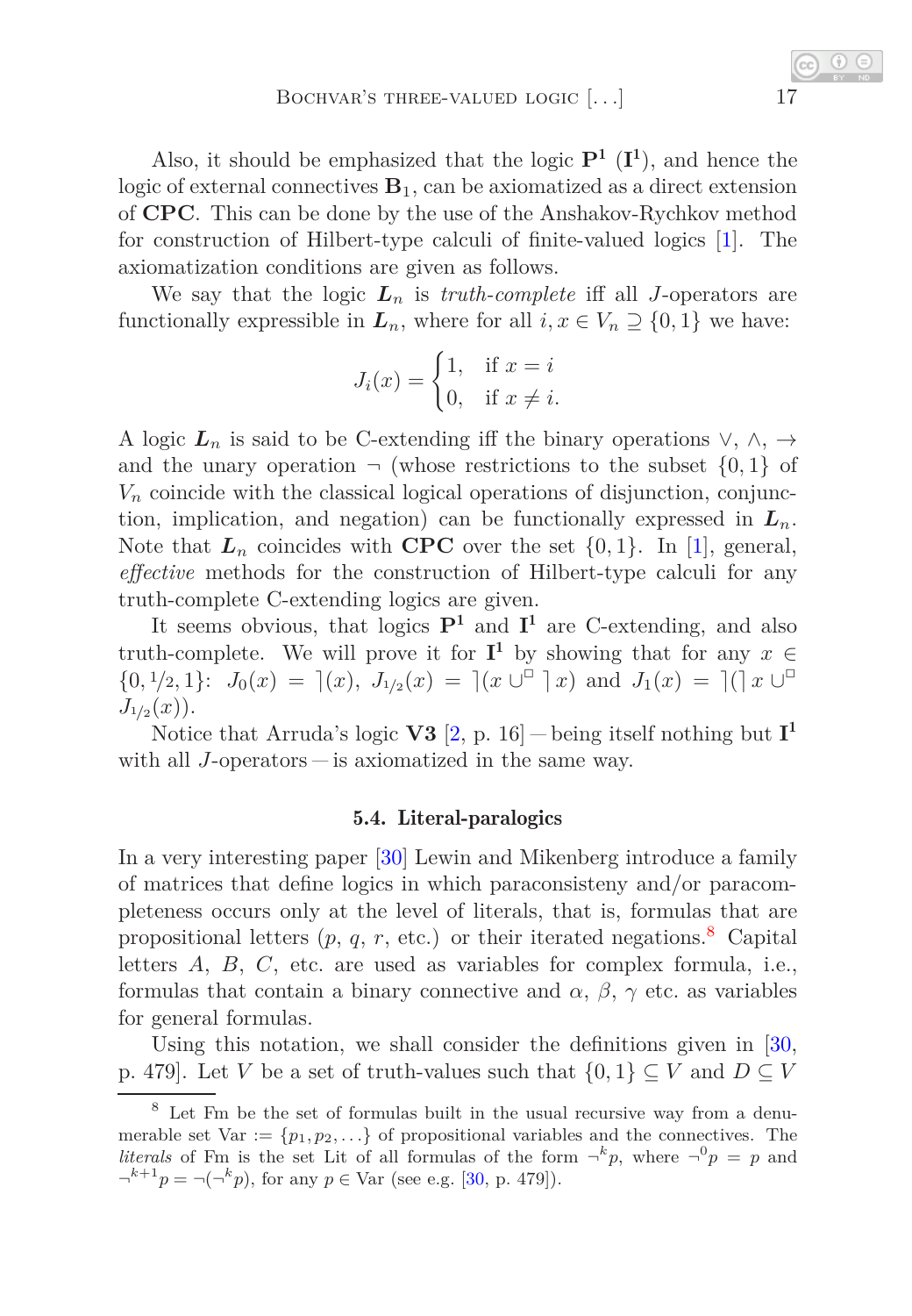such that  $1 \in D$  and  $0 \notin D$ . Let  $\sim: V \to V$  be a function such that  $\sim$ 1 = 0 and  $\sim$  0 = 1. They define *the literal-paraconsistent-paracomplete matrix* (or *LPP-matrix*)  $\langle V, D, \sim \rangle$  along with the following operations for all  $x, y \in V$ :

$$
x \lor y := \begin{cases} 1 & \text{if } x \in D \text{ or } y \in D \\ 0 & \text{otherwise} \end{cases}
$$

$$
x \land y := \begin{cases} 1 & \text{if } x \in D \text{ and } y \in D \\ 0 & \text{otherwise} \end{cases}
$$

$$
x \to y := \begin{cases} 1 & \text{if } x \notin D \text{ or } y \in D \\ 0 & \text{otherwise} \end{cases}
$$

An LPP-matrix is *paraconsistent* iff for some  $x \in V$  both  $x \in D$  and  $\sim x \in D$ ; it is *paracomplete* iff for some  $x \in V$  both  $x \notin D$  and  $\sim x \notin D$ . The matrix  $\langle \{1,0\},\{1\},\sim \rangle$ , where  $\sim 0 = 1$  and  $\sim 1 = 0$ , which defines **CPC**, is neither paraconsistent nor paracomplete.

Lewin and Mikenberg define a sound and complete deductive system for the logic defined by the class of all LPP-matrices  $\langle V, D, \sim \rangle$ , with no conditions on *V* , *D* or ∼. This system is called *literal-paraconsistentparacomplete logic* (**LPPL**) with modus ponens (MP) as its only rule and the following axioms:

\n- (A1) 
$$
\alpha \rightarrow (\beta \rightarrow \alpha)
$$
.
\n- (A2)  $(\alpha \rightarrow (\beta \rightarrow \gamma)) \rightarrow ((\alpha \rightarrow \beta) \rightarrow (\alpha \rightarrow \gamma))$ .
\n- (A3)  $(\alpha \land \beta) \rightarrow \alpha$ .
\n- (A4)  $(\alpha \land \beta) \rightarrow \beta$ .
\n- (A5)  $(\alpha \rightarrow \beta) \rightarrow ((\alpha \rightarrow \gamma) \rightarrow (\alpha \rightarrow (\beta \land \gamma)))$ .
\n- (A6)  $\alpha \rightarrow (\alpha \lor \beta)$ .
\n- (A7)  $\beta \rightarrow (\alpha \lor \beta)$ .
\n- (A8)  $(\alpha \rightarrow \gamma) \rightarrow ((\beta \rightarrow \gamma) \rightarrow ((\alpha \land \beta) \rightarrow \gamma))$ .
\n- (A9) Axiom for negation:  $(\sim A \rightarrow \sim B) \rightarrow (B \rightarrow$
\n

*A*), where *A* and *B* are complex formulas.

Lewin and Mikenberg observe that this system was proposed by Puga and da Costa in [\[43\]](#page-28-12) as axiomatization of the imaginary logic of Vasil'ev. In [\[30\]](#page-27-13) the class of three-valued matrices  $\langle V_3, D, \sim \rangle$  is examined, where  $V_3 = \{0, 1/2, 1\}$ . There are three possible functions  $\sim$ , namely:

- either  $\sim_1$   $\frac{1}{2} = \frac{1}{2}$  (i.e.,  $\sim_1 = \sim$ ),
- or  $\sim_2 1/2 = 1$  (i.e.,  $\sim_2 = \lceil$ ),
- or  $\sim_3 \frac{1}{2} = 0$  (i.e.,  $\sim_3 =$  ).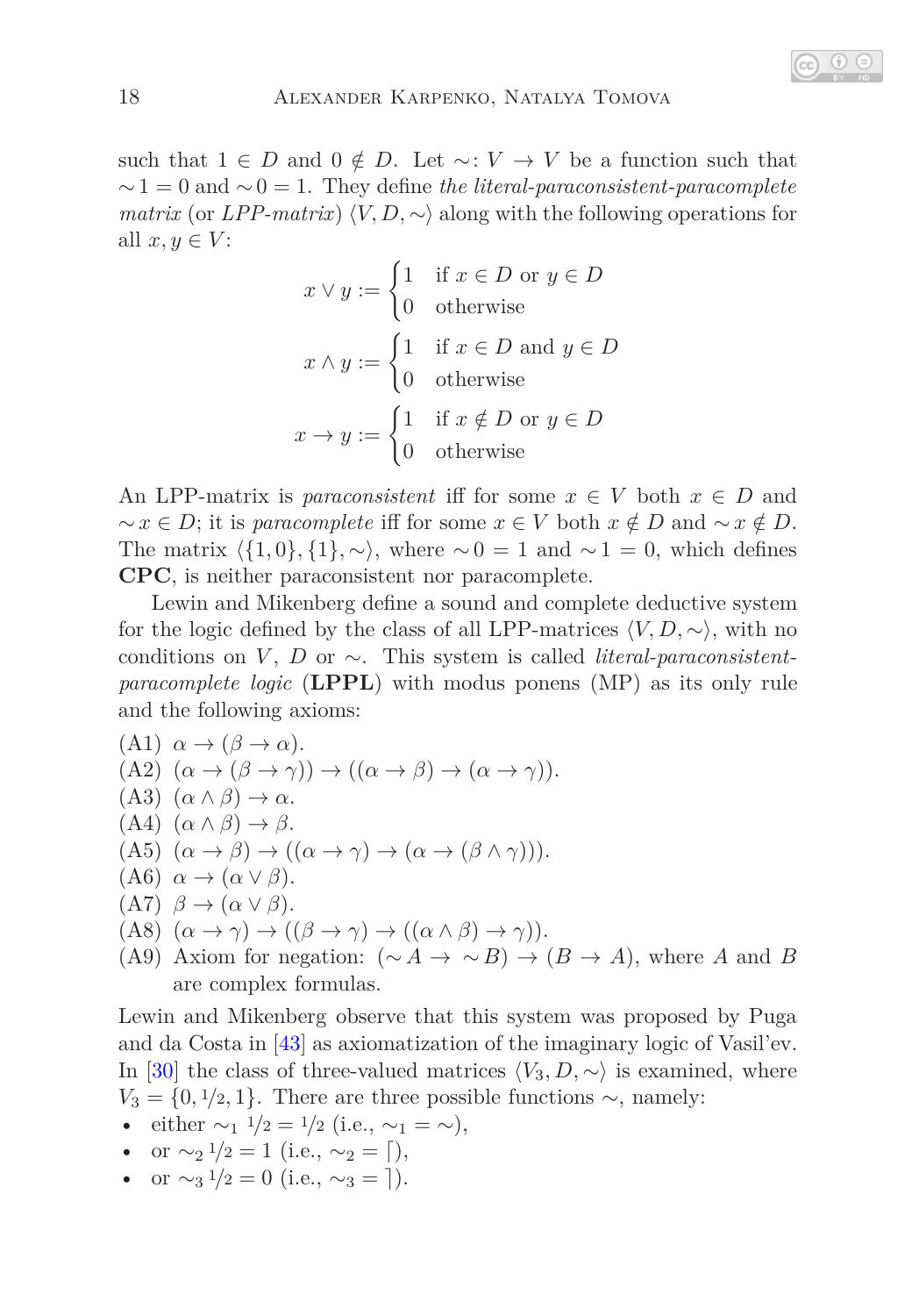There are two possible sets of designated values, namely,  $D_1 = \{1\}$ and  $D_2 = \{1/2, 1\}$ . Therefore, we obtain the following six combinations:

- $\mathfrak{M}^3_{1,1} = \langle V_3, D_1, \sim_1 \rangle$ ,
- $\mathfrak{M}_{1,3}^3 = \langle V_3, D_1, \sim_3 \rangle$ , •  $\mathfrak{M}_{2,1}^3 = \langle V_3, D_2, \sim_1 \rangle$ ,
- $\mathfrak{M}_{2,2}^3 = \langle V_3, D_2, \sim_2 \rangle$ ,
- $\mathfrak{M}_{1,2}^3 = \langle V_3, D_1, \sim_2 \rangle$ ,
- $\mathfrak{M}_{2,3}^3 = \langle V_3, D_2, \sim_3 \rangle.$

Lewin and Mikenberg consider only the reduced matrices (see the definition on p. 482), i.e., the first four of the above. In the reduced matrices there is one single element for each negation type present in  $\langle V, D, \sim \rangle$ . The last two matrices are the Bochvarian isomorphs  $\mathbf{B}_{3}^{\square}$  and  $\mathbf{B}_{3}^{\diamond}$  of **CPC**.

In fact, the structuring method for LPP-matrices presents itself as a more strict exposition of the generation method for isomorphs (by translation of the intermediate truth values into 1 or 0) and their successive combination.

# 5.4.1. Axiomatizations and a lattice of expansions of LPPL

The axiomatizations of the logics determined by the first four matrices [\[30\]](#page-27-13) are rather interesting. Now, for any formula  $\alpha$  we put

$$
\alpha^{\circ} := \neg(\alpha \land \neg \alpha)
$$

$$
\alpha^{\bullet} := \alpha \lor \neg \alpha
$$

The matrix  $\mathfrak{M}_{2,2}^3 = \langle V_3, D_2, \sim_2 \rangle$  determines the following axiomatization of the logic  $\mathbf{S}_{2,2}$  (the system thus obtained is Sette's  $\mathbf{P}^1$ ). The axioms are

(A2*,*2.1) the axioms of **LPPL**  $(A_{2,2}.2)$   $\beta^{\circ} \rightarrow ((\alpha \rightarrow \beta) \rightarrow ((\alpha \rightarrow \sim_2 \beta) \rightarrow \sim_2 \alpha))$ (A2*,*2.3) (∼<sup>2</sup> *α*) ◦

MP is the only rule of inference.

The following is an axiomatization for the logic  $S_{1,3}$  defined by the matrix  $\mathfrak{M}_{1,3}^3 = \langle V_3, D_1, \sim_3 \rangle$ . This system is the logic **I**<sup>1</sup>. The axioms are:

(A<sub>1,3</sub>.1) the axioms of **LPPL**  
\n(A<sub>1,3</sub>.2) 
$$
\alpha^{\bullet} \rightarrow ((\alpha \rightarrow \beta) \rightarrow ((\alpha \rightarrow \sim_3 \beta) \rightarrow \sim_3 \alpha))
$$
  
\n(A<sub>1,3</sub>.3)  $(\sim_3 \alpha)^{\bullet}$ 

MP is the only rule of inference.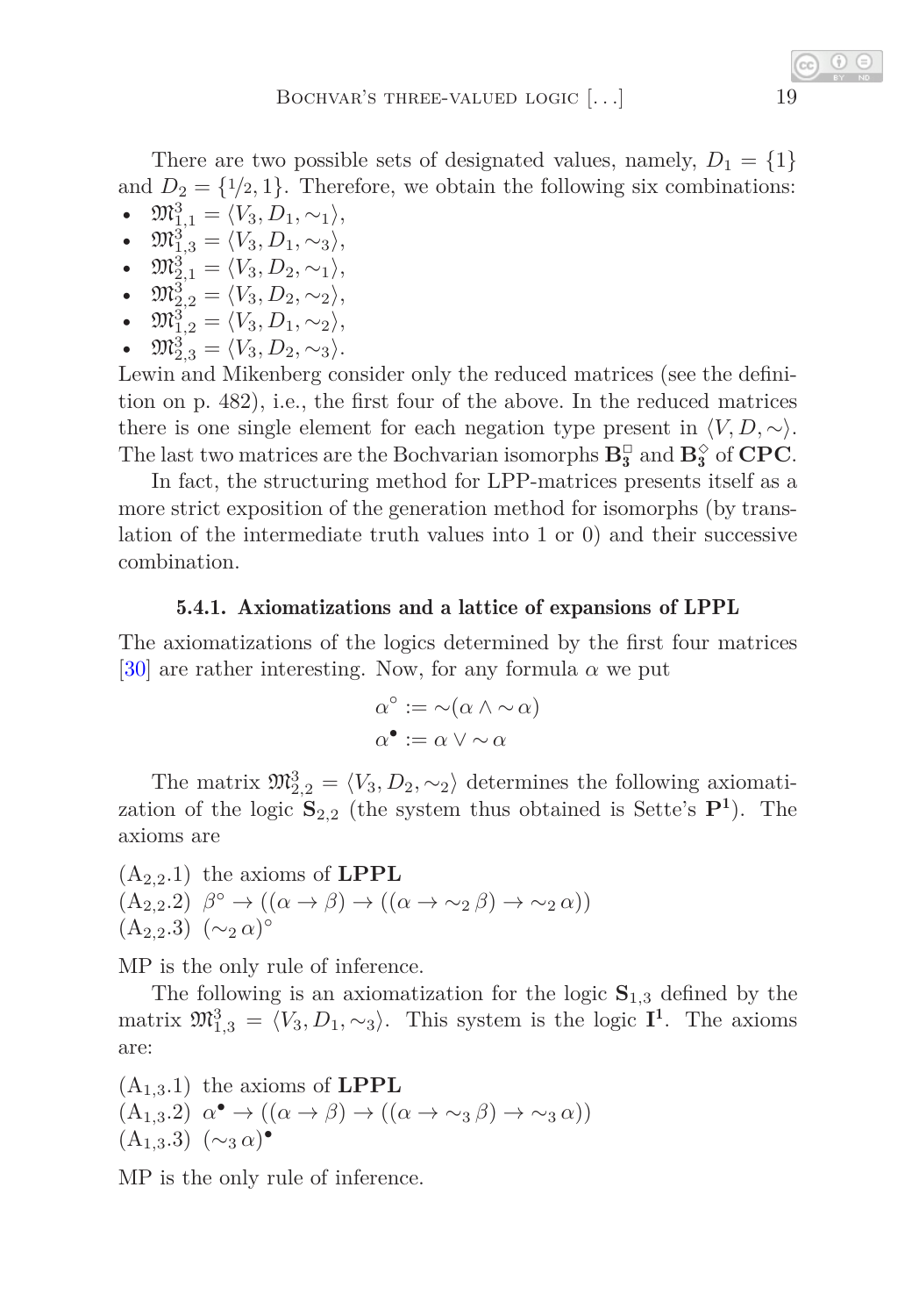Matrix  $\mathfrak{M}_{2,1}^3 = \langle V_3, D_2, \sim_1 \rangle$  determines one axiomatization of the logic **S**2*,*1. The latter appears in [\[9,](#page-25-8) p. 62] under the name of **P**<sup>2</sup> (in our notation  $P_2^1$  as obtained from  $P_1$  through the replacement of the negation  $\sim_2$  with the negation  $\sim_1$ . Moreover, one axiomatization of this logic and the proof of its completeness are presented in [\[36\]](#page-27-11). There, Marcos defines (p. 64):

$$
\mathop{\sim_2} \alpha := \alpha \supset^{\Diamond} \mathop{\sim_1} \alpha
$$

The axioms are:

(A2*,*1.1) the axioms of **LPPL**  $(A_{2,1}.2)$   $\beta^{\circ} \rightarrow ((\alpha \rightarrow \beta) \rightarrow ((\alpha \rightarrow \sim_1 \beta) \rightarrow \sim_1 \alpha))$ (A2*,*1.3) *α* ↔ ∼<sup>1</sup> ∼<sup>1</sup> *α*

MP is the only rule of inference. Or  $\mathbf{P}_2^1$  is  $\mathbf{P}^1 + \alpha \leftrightarrow \sim_1 \sim_1 \alpha$ .

Finally, matrix  $\mathfrak{M}^3_{1,1} = \langle V_3, D_1, \sim_1 \rangle$  determines one axiomatization of the logic **S**1*,*1. The latter first appeared in [\[39\]](#page-27-14) under the name **LAP**, where it was presented in the form of Hilbert and sequent calculi. In [\[36,](#page-27-11) p. 66] this system appeared under the name  $I^2$  (in our notation  $I_2^1$ ). Note that here,

$$
\sim_3 \alpha := \sim_1 (\sim_1 \alpha \supset^{\Box} \alpha).
$$

The axioms are:

(A<sub>1,1</sub>.1) the axioms of **LPPL**  
\n(A<sub>1,1</sub>.2) 
$$
\alpha^{\bullet} \rightarrow ((\alpha \rightarrow \beta) \rightarrow ((\alpha \rightarrow \sim_1 \beta) \rightarrow \sim_1 \alpha))
$$
  
\n(A<sub>1,1</sub>.3)  $\beta \leftrightarrow \sim_1 \sim_1 \beta$ 

MP is the only rule of inference. Or  $I_2^1$  is  $I^1 + \beta \leftrightarrow \sim_1 \sim_1 \beta$ .

In the same paper [\[30\]](#page-27-13) Lewin and Mikenberg give conditions for the maximality of these logics.

In what follows we construct a lattice of axiomatic extensions of propositional logic **LPPL**. Let **LPPL**<sub>∼1</sub> be **LPPL** +  $\alpha \leftrightarrow \sim_1 \sim_1 \alpha$ . We obtain the eight-element Boolean lattice from Figure [1.](#page-20-0) However, since (1)  $\mathbf{P}^1$ ,  $\mathbf{I}^1$  and  $\mathbf{I}^1\mathbf{P}^1$  are functionally equivalent, and (2)  $\mathbf{P}^1_2$ ,  $\mathbf{I}^1_2$  and  $\mathbf{I}_2^1, \mathbf{P}_2^1$  are also functionally equivalent, the eight-element Boolean lattice given in Figure [1](#page-20-0) collapses in the four-element Boolean lattice shown in Figure [2.](#page-20-1)

## 5.4.2. Lattice of paralogics

<span id="page-19-0"></span>The four-valued paranormal logic  $S<sup>4</sup>$ , whose matrix is the smallest one being both paraconsistent and paracomplete, is presented in [\[30,](#page-27-13) p. 487].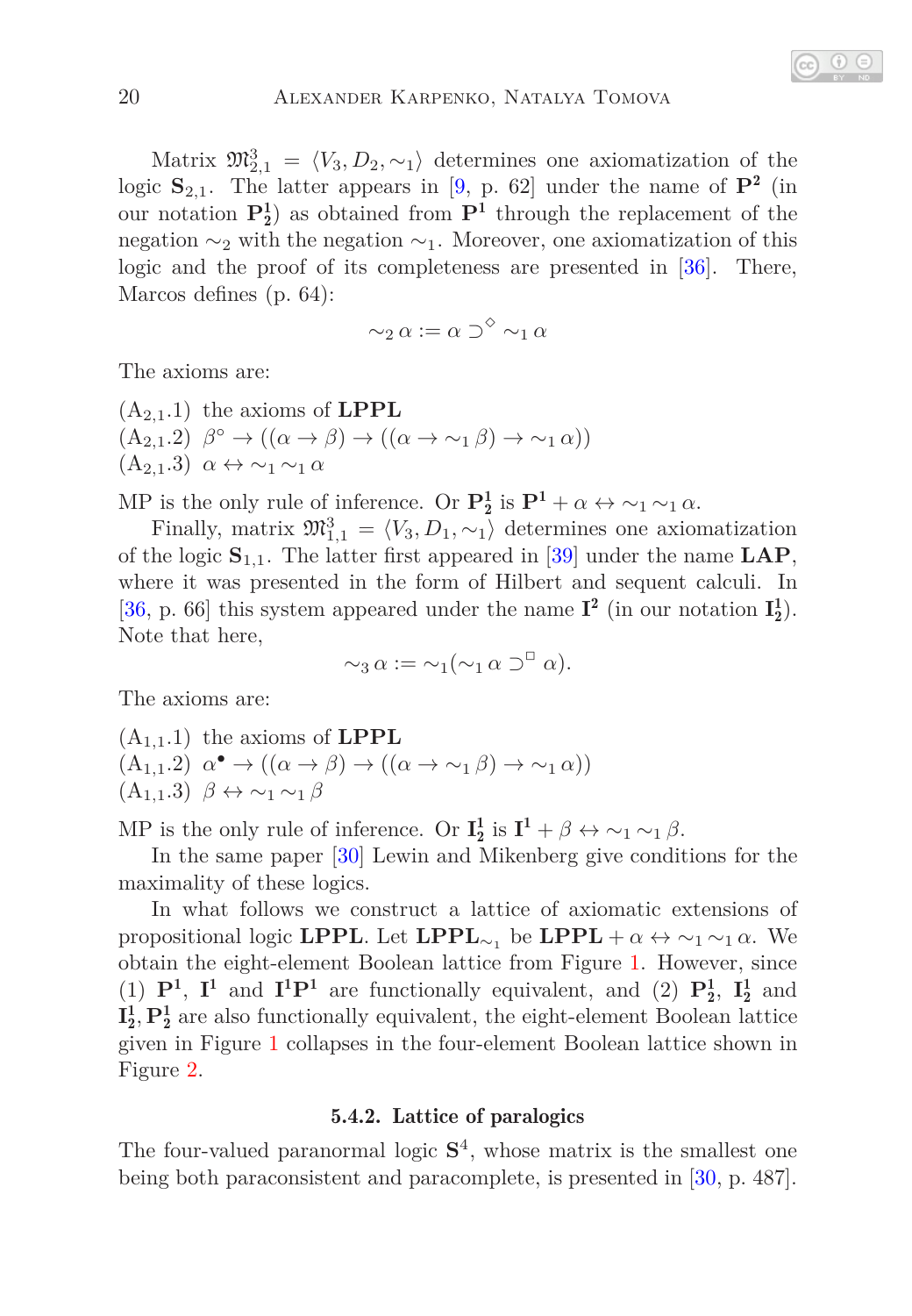

Figure 1. The eight-element Boolean lattice

<span id="page-20-0"></span>

<span id="page-20-1"></span>Figure 2. The four-element Boolean lattice

Nonetheless, we can single out a *three-valued* paranormal logic. Recall that the class  $\beta$  of Bochvar's three-valued logics includes three logics that are implicative extensions of Kleene's weak logic obtained by natural implications. One of them is the logic with natural implication  $\rightarrow_4$ .

Let's consider the matrix  $\mathfrak{M}_3 = \langle \{0, 1/2, 1\}, \sim, \rightarrow_4, \{1\} \rangle$ . Disjunction ∨ and conjunction ∧ are defined in the following way:

$$
A \lor B := \sim A \to_4 B
$$
  

$$
A \land B := \sim (\sim A \lor \sim B)
$$

We shall call the logic associated with the above matrix  $TK^1$ . One can easily prove that **TK**<sup>1</sup> is paranormal, paraconsistent and paracom-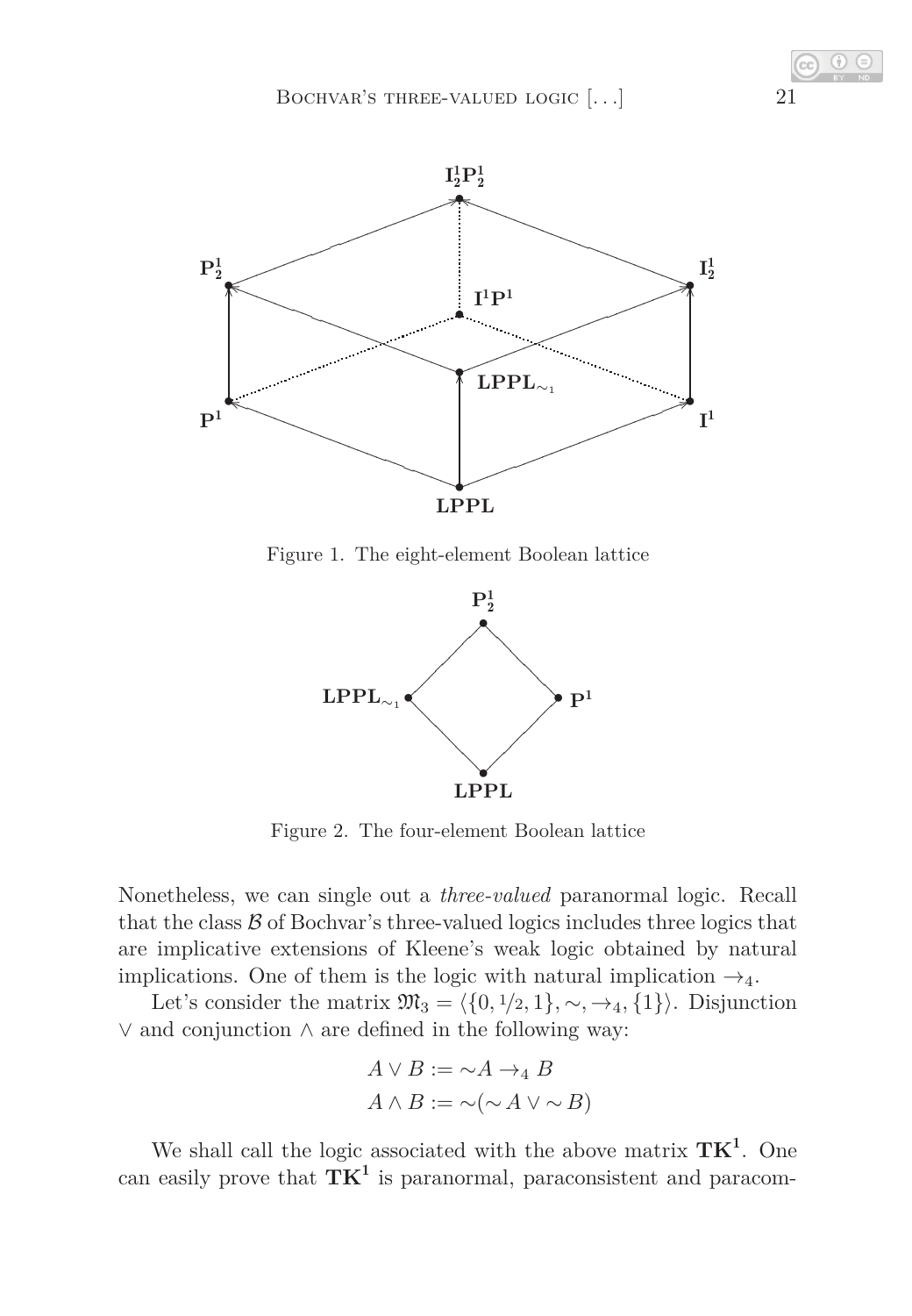



<span id="page-21-1"></span>Figure 3. The missing logic in four-element Boolean lattice

plete. However, unlike **S** 4 , **TK**<sup>1</sup> is not a maximal paranormal fragment of classical logic **CPC**. Even though the law of contraposition turns to be valid in  $TK^1$ , the law of affirming consequent  $A \rightarrow_A (B \rightarrow_A A)$  and the law of permutation  $(A \rightarrow_4 (B \rightarrow_4 C)) \rightarrow_4 (B \rightarrow_4 (A \rightarrow_4 C))$  are not tautologies of **TK**<sup>1</sup> . [9](#page-21-0)

As a result, all three natural implications from the logic of Bochvarian class B with the negation  $\sim$  define three paralogics: paraconsistent logic  $\mathbf{P}_2^1$  with connectives  $\{\sim, \supset^{\diamond}\}$ , paracomplete logic  $\mathbf{I}_2^1$  with connectives  $\{\sim, \supset^{\Box}\}$  and paranormal logic **TK<sup>1</sup>** with the following connectives {∼*,* →4}, which is paraconsistent and paracomplete.

The existence of yet another logic, being neither paraconsistent nor paracomplete, would allow us to construct a lattice of logics with respect to the possession of one of the paraproperties (see Figure [3\)](#page-21-1). Indeed, the missing logic can be constructed, and in order to do so it is necessary to generalize the concept of natural implication.

### 6. Strong and weak modus ponens: the final lattice

In an attempt to generalize the notion of natural implication, at least two different approaches may be undertaken. First, we can remove the requirement for the implication  $\rightarrow$  to be C-extending. This immediately leads to the classes of logics and to the lattice of these classes, where the

<span id="page-21-0"></span><sup>&</sup>lt;sup>9</sup> In the usual way, by using truth-tables to prove the independence of axioms, it can be shown that the addition of the axiom  $(A \rightarrow_A (B \rightarrow_A C)) \rightarrow_A (B \rightarrow_A (A \rightarrow_A C))$ to  $TK<sup>1</sup>$  as a tautology does not change  $TK<sup>1</sup>$  to  $CPC$ , because  $A \rightarrow_4 (B \rightarrow_4 A)$ remains an independent axiom (see  $[24, p. 256, matrix 5]$ ), and therefore it is still not verified in **TK**<sup>1</sup> .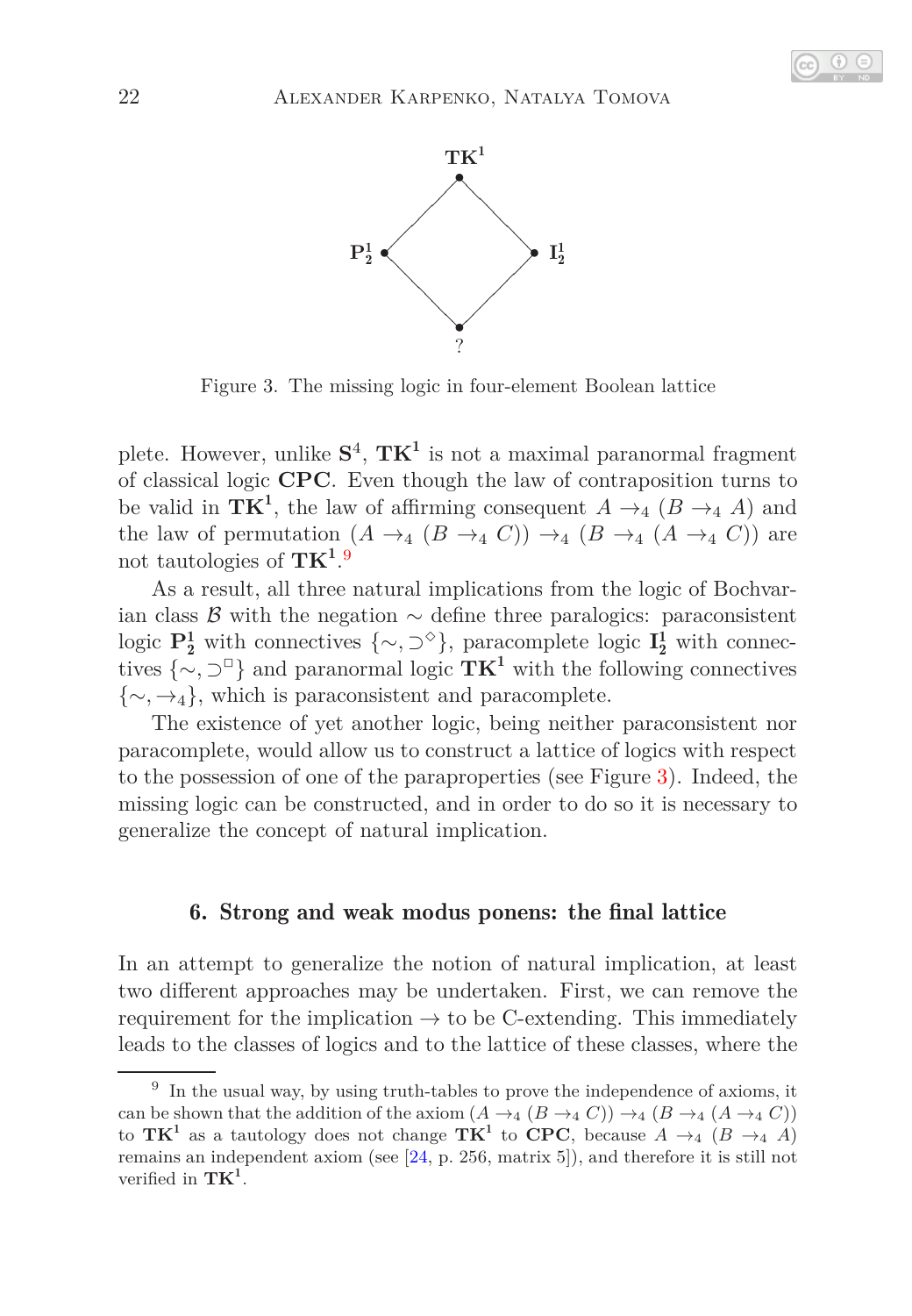supremum is a class consisting of logics which are functionally equivalent to Post's three-valued logic of **P**3. This new lattice cannot be constructed without an appropriate computer program.

The second approach consists in loosening the restriction of normality  $-$  in the sense of Łukasiewicz-Tarski [\[33,](#page-27-0) p. 134]  $-$  for the logical matrix. The latter condition appears as sufficient for the verification of modus ponens that preserves the designated value.

In [\[45,](#page-28-5) p. 70] Rescher pointed out the need "to distinguish between two ways in which a modus ponens principle can be operative in a system of many-valued logic". There are two different formulations:

- (s) a stronger condition: whenever *A* and  $A \rightarrow B$  both assume designated truth values, then *B* must also assume the designated value;
- (w) a weaker condition: whenever *A* and  $A \rightarrow B$  are both tautologies, then *B* must also be a tautology.

The symbolic formulation of rule modus ponens, corresponding to (s) and (w) can be represented as follows for any matrix  $\mathfrak{M}$  (cf. [\[55\]](#page-28-13)):

- (s)  $\forall v \in \text{Val}(\mathfrak{M})$ : if  $v(A) \in D$  and  $v(A \to B) \in D$ , then  $v(B) \in D$ ;
- (w) if  $\forall v \in \text{Val}(\mathfrak{M}) \ v(A) \in D$  and  $\forall v \in \text{Val}(\mathfrak{M}) \ v(A \rightarrow B) \in D$ , then  $∀v ∈ Val( $\mathfrak{M}$ <sup>*v*</sup> $(B) ∈ D$ .$

where  $Val(\mathfrak{M})$  is the set of all valuations in  $\mathfrak{M}$ .

In the case of the matrix of two-valued propositional logic **CPC** and material implication both of the above formulations are true. Of course, (s) logically entails (w), for any matrix and any connective  $\rightarrow$ . However, where three-valued logics are concerned, the opposite does not hold.

In [\[55,](#page-28-13) [56\]](#page-28-14) through the consideration of the example of a three-valued logic, it is proven that the difference between forms (s) and (w) of the modus ponens principle is of a fundamental nature. As a consequence, we end up having 18 three-valued logical matrices with implications satisfying conditions  $1-3$  $1-3$  from Section [3,](#page-3-2) where condition [2](#page-3-3) on the normality of a logical matrix is replaced by the requirement for modus ponens to be a tautology-preserving rule (weak formulation of modus ponens). As a result, the set of three-valued logics – extensions of Kleene's weak three-valued logic  $\mathbf{K^w_3}$  by natural implication — is divided into 10 disjoint classes. The most interesting finding concerns the enlargement of the class of Bochvarian logics  $\mathcal{B}$  with one more logic (we denote it as  $TK^2$ ) having a new implication  $\rightarrow_{29}$ .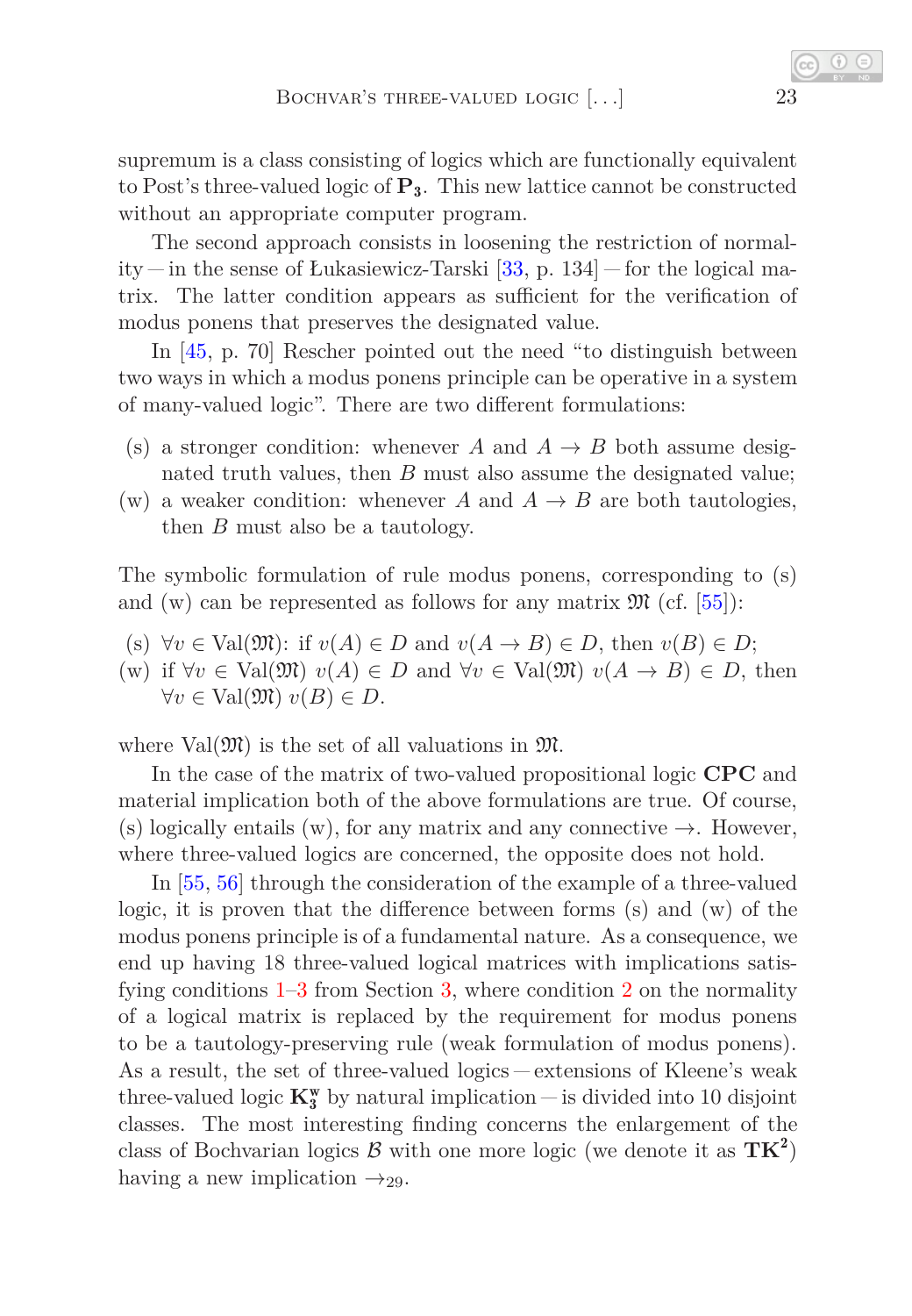Let us now consider the logic **TK**<sup>2</sup> determined by the matrix

 $\mathfrak{M} = \langle \{0, 1/2, 1\}, \sim, \rightarrow_{29}, \{1, 1/2\} \rangle,$ 

where  $\{1, \frac{1}{2}\}$  is the set of designated values and  $\rightarrow_{29}$  is defined by the following truth-table:

| $\scriptstyle{\star_{29}}$ | 1/2 |  |
|----------------------------|-----|--|
|                            |     |  |
| 1/2                        |     |  |
|                            |     |  |

Disjunction ∨ and conjunction ∧ are defined in the following way:

$$
A \lor B := \sim A \to_{29} B
$$

$$
A \land B := \sim (\sim A \lor \sim B)
$$

It is easy to see that the law of Duns Scotus and the law of Clavius  $A \rightarrow_{29} (\sim A \rightarrow_{29} B)$  and  $(\sim A \rightarrow_{29} A) \rightarrow_{29} A$  are verified on the atomic level.

Thus, the infimum of the lattice in Figure [3](#page-21-1) turns to be the logic **TK**<sup>2</sup> which is neither paraconsistent nor paracomplete. As a result, the final lattice of paralogics (let us denote it by  $\mathcal{T}\mathcal{K}$ ) is presented in Figure [4.](#page-23-0)



<span id="page-23-0"></span>Figure 4. The lattice  $\mathcal{TK}$ 

THEOREM 1. The logics  $\mathbf{P}_2^1$ ,  $\mathbf{I}_2^1$ ,  $\mathbf{TK}^1$ , and  $\mathbf{TK}^2$  are pairwise functionally equivalent.

**PROOF.** The functional equivalence of logics  $\mathbf{P}_2^1$  and  $\mathbf{I}_2^1$ , with connectives  $\{\sim, \to_7\}$  and  $\{\sim, \to_5\}$  respectively, where  $\to_7$  is  $\supset^\circ$  and  $\to_5$  is  $\supset^\circ$ , follows from the definitions:

- <span id="page-23-2"></span><span id="page-23-1"></span>(d1) *A* →<sup>5</sup> *B* := ∼ *B* →<sup>7</sup> ∼ *A*
- (d2) *A* →<sup>7</sup> *B* := ∼ *B* →<sup>5</sup> ∼ *A*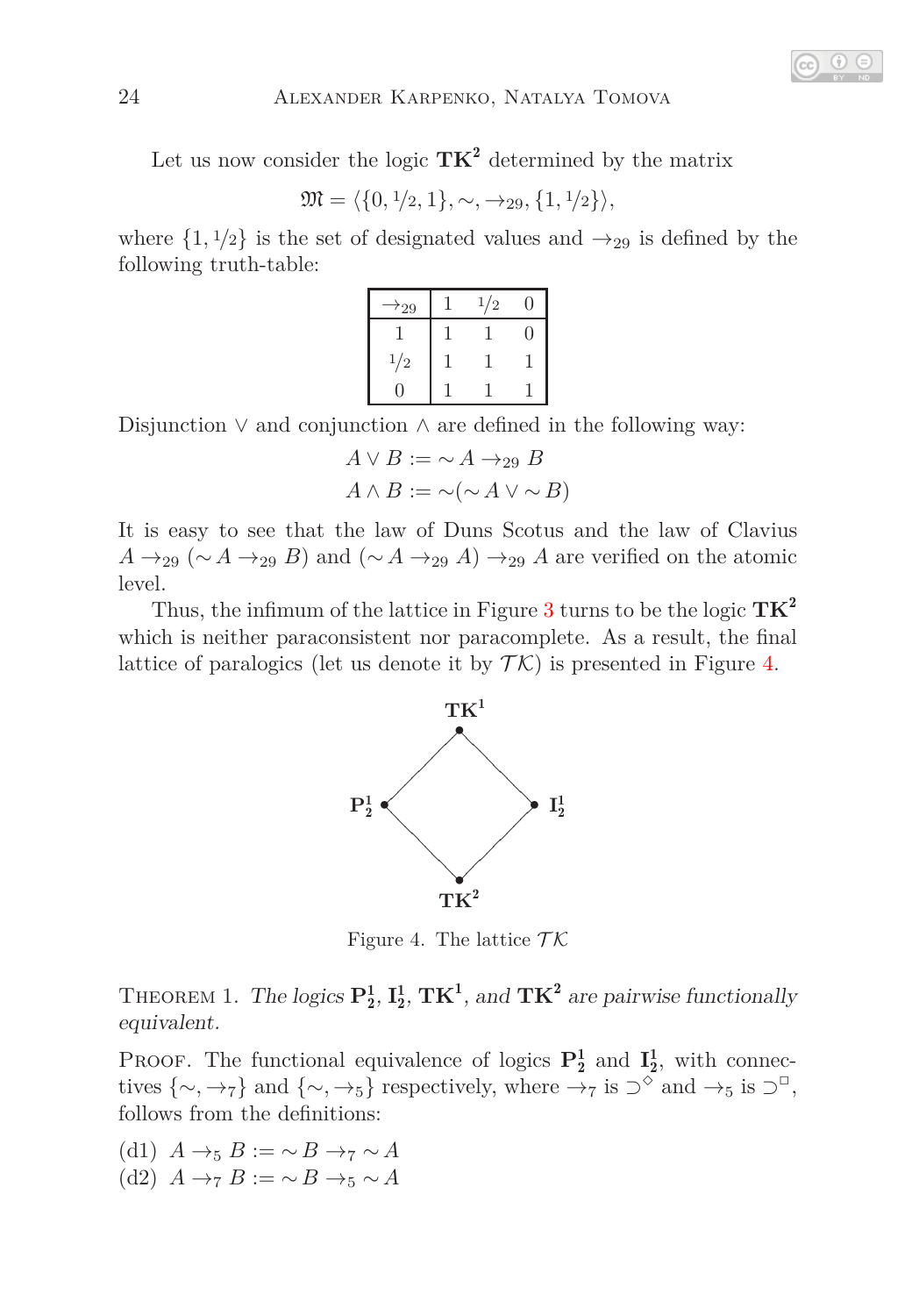The functional equivalence of the logics  $I_2^1$  and  $TK^2$  with connectives {∼*,* →5} and {∼*,* →29}, respectively, follows from the definitions:

- <span id="page-24-1"></span><span id="page-24-0"></span>(d3) *A* →<sup>5</sup> *B* := *A* →<sup>29</sup> ∼(*B* →<sup>29</sup> ∼ *A*)
- (d4)  $A \rightarrow_{29} B := \neg(A \rightarrow_5 B) \rightarrow_5 (\sim B \rightarrow_5 \sim A)$

From  $(d1)$  $(d1)$ ,  $(d2)$  $(d2)$ ,  $(d3)$  $(d3)$ ,  $(d4)$  $(d4)$  and the transitivity of the relation of functional equivalence it follows that the logics  $TK^2$  and  $P_2^1$  are functionally equivalent.

At this point, it suffices to prove the functional equivalence of the logics  $\mathbf{P}_2^1$  and  $\mathbf{TK}^1$  with connectives  $\{\sim, \rightarrow_7\}$  and  $\{\sim, \rightarrow_4\}$ , respectively. This follows from the following definitions:

<span id="page-24-3"></span><span id="page-24-2"></span>(d5)  $A \rightarrow_7 B := \sim(A \rightarrow_4 B) \rightarrow_4 \sim(B \rightarrow_4 \sim A)$ , (d6)  $A \rightarrow_{4} B := \sim ((\sim B \rightarrow_{7} \sim A) \rightarrow_{7} \sim (A \rightarrow_{7} B)).$ 

From  $(d1)$  $(d1)$ ,  $(d2)$  $(d2)$ ,  $(d5)$  $(d5)$ ,  $(d6)$  $(d6)$  and the transitivity of the relation of functional equivalence it follows that the logics  $TK^2$  and  $I_2^1$  are also functionally equivalent.  $\Box$ 

THEOREM 2. Let  $\mathbf{B}_{1}^{\sim}$  be the class of all external formulas of Bochvar's three-valued logic  $\mathbf{B}_3$ . Let this class be defined by the Peirce's arrow  $\gamma$ (see Section [4.5](#page-9-0)) and extended by the connective ∼. Then the logic **I** 1 2 with connectives  $\{\sim, \supset^{\Box}\}$  and the logic **B**<sup>∼</sup><sub>1</sub> with connectives  $\{\sim, \gamma\}$  are functionally equivalent.

PROOF. It is obvious that the connective  $\supset^{\Box}$  can be defined by Peirce's arrow  $γ$ . Moreover, we put:

$$
A := \sim (\sim A \supset^{\square} A)
$$
  
\n
$$
[A := A \supset^{\square} \sim A
$$
  
\n
$$
A \cup^{\square} B := [A \supset^{\square} B]
$$
  
\n
$$
A \cap^{\square} B := [(A \supset^{\square} [B)]
$$
  
\n
$$
A \equiv^{\square} B := ([A \cap^{\square} [B) \cup^{\square} ([A \cap^{\square} [B]) \qquad (Sh)) \qquad \square
$$

COROLLARY 1. The logics  $\mathbf{P}_2^1$ ,  $\mathbf{I}_2^1$ ,  $\mathbf{TK}^1$ , and  $\mathbf{TK}^2$  are functionally equivalent to  $\mathbf{B}_1^{\sim}$ .

COROLLARY 2. The logics  $\mathbf{P}_2^1$ ,  $\mathbf{I}_2^1$ ,  $\mathbf{TK}^1$ , and  $\mathbf{TK}^2$  are axiomatized as an extension of classical logic **CPC** by the Anshakov-Rychkov's method.[10](#page-24-4)

<span id="page-24-4"></span> $10$  See the end of Section [5.3.](#page-13-0)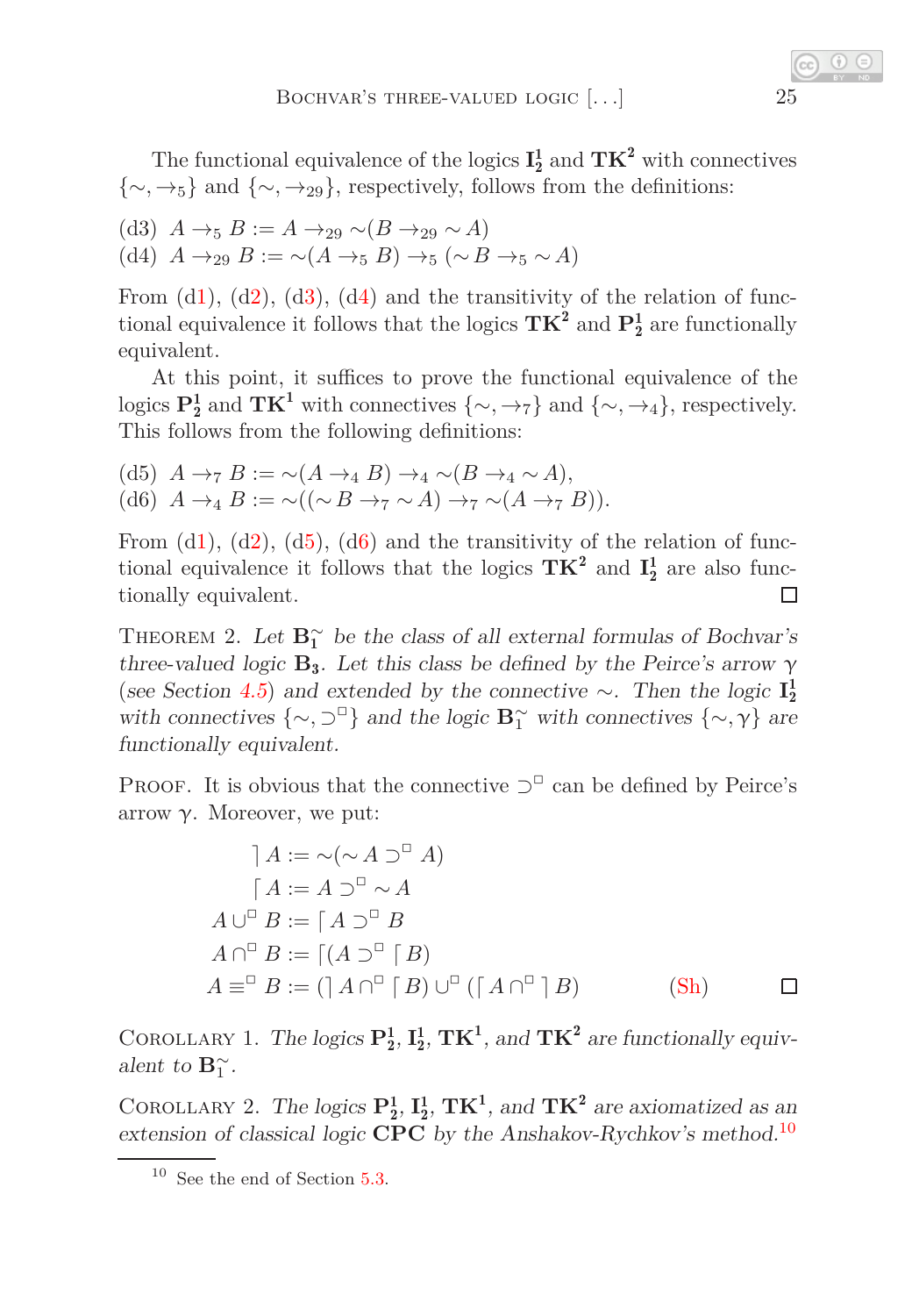In conclusion, we would like to refer to a class appearing in [\[18,](#page-26-6)  $\S 8$ ], in the list of the eleven precomplete classes of  $B_3$ , namely  $B_1^{\sim}$ . The functional precompleteness of the class  $B_1^{\sim}$  in  $B_3$  follows from Finn's Theorem [\[18\]](#page-26-6) by the criteria of functional completeness of the class of functions of  $B_3$ . This means that the class of functions  $B_1^{\sim}$  is the *minimal* class that generates the lattice  $\mathcal{TK}$ .

Acknowledgments. We would like to thank an anonymous referee as well as Editors of *LLP* for corrections and suggestions of improvements of earlier versions of this paper.

#### References

- <span id="page-25-7"></span>[1] Anshakov, O., and S. Rychkov, "On finite-valued propositional logical calculi", *Notre Dame Journal of Formal Logic*, 36, 4 (1995): 606–629. DOI: [10.1305/ndjfl/1040136920](http://dx.doi.org/10.1305/ndjfl/1040136920)
- <span id="page-25-4"></span>[2] Arruda, A. I., "On the imagionary logic of N.A. Vasil'ev", pages 3–24 in A. I. Arruda, N. C. A. da Costa, and R. Chuaqui (eds.), *Non-Classical logics, Model Theory and Computability*, Nort-Holland, Amsterdam, 1977.
- <span id="page-25-1"></span>[3] Avron, A., "Natural 3-valued logics characterization and proof theory", *The Journal of Symbolic Logic*, 56, 1 (1991): 276–294. DOI: [10.2307/](http://dx.doi.org/10.2307/2274919) [2274919](http://dx.doi.org/10.2307/2274919)
- <span id="page-25-2"></span>[4] Batens, D., "Paraconsistent extensional propositional logics", *Logique et Analyse*, 90–91 (1980): 127–139.
- <span id="page-25-0"></span>[5] Bochvar, A. D., 1938, "On a three-valued calculus and its application to analysis of paradoxes of classical extended functional calculus", *History and Philosophy of Logic*, 2 (1981): 87–112. DOI: [10.1080/](http://dx.doi.org/10.1080/01445348108837023) [01445348108837023](http://dx.doi.org/10.1080/01445348108837023)
- <span id="page-25-6"></span><span id="page-25-3"></span>[6] Boscaino, E. G., *Os Cálculos Paraconsistentes P*<sup>1</sup> *e β*2, thesis, PUC-S. Paulo, 1992.
- [7] Brunner, A. B. M., and W. A. Carnielli, "Anti-intuitionism and paraconsistency", *Journal of Applied Logics*, 3, 1 (2005): 161–184. DOI: [10.1016/](http://dx.doi.org/10.1016/j.jal.2004.07.016) [j.jal.2004.07.016](http://dx.doi.org/10.1016/j.jal.2004.07.016)
- <span id="page-25-5"></span>[8] Carnielli, W. A., "Possible-translations semantics for paraconsistent logics", pages 149–163 in D. Batens, C. Mortensen, G. Priest, and J.-P. van Bendegem (eds.), *Frontiers of Paraconsistent Logic*, Baldock Research Studies Press, 2000.
- <span id="page-25-8"></span>[9] Carnielli, W. A., J. Marcos, "A Taxonomy of C-systems", pages 1–94 in W. A. Carnielli, M. E. Coniglio, and I. M. L. D'Ottaviano (eds.), *Paraconsistency: The Logical Way to the Inconsistent*, vol. 228 of Lecture Notes in Pure and Applied Mathematics, New York, 2002. DOI: [10.1201/](http://dx.doi.org/10.1201/9780203910139.pt1) [9780203910139.pt1](http://dx.doi.org/10.1201/9780203910139.pt1)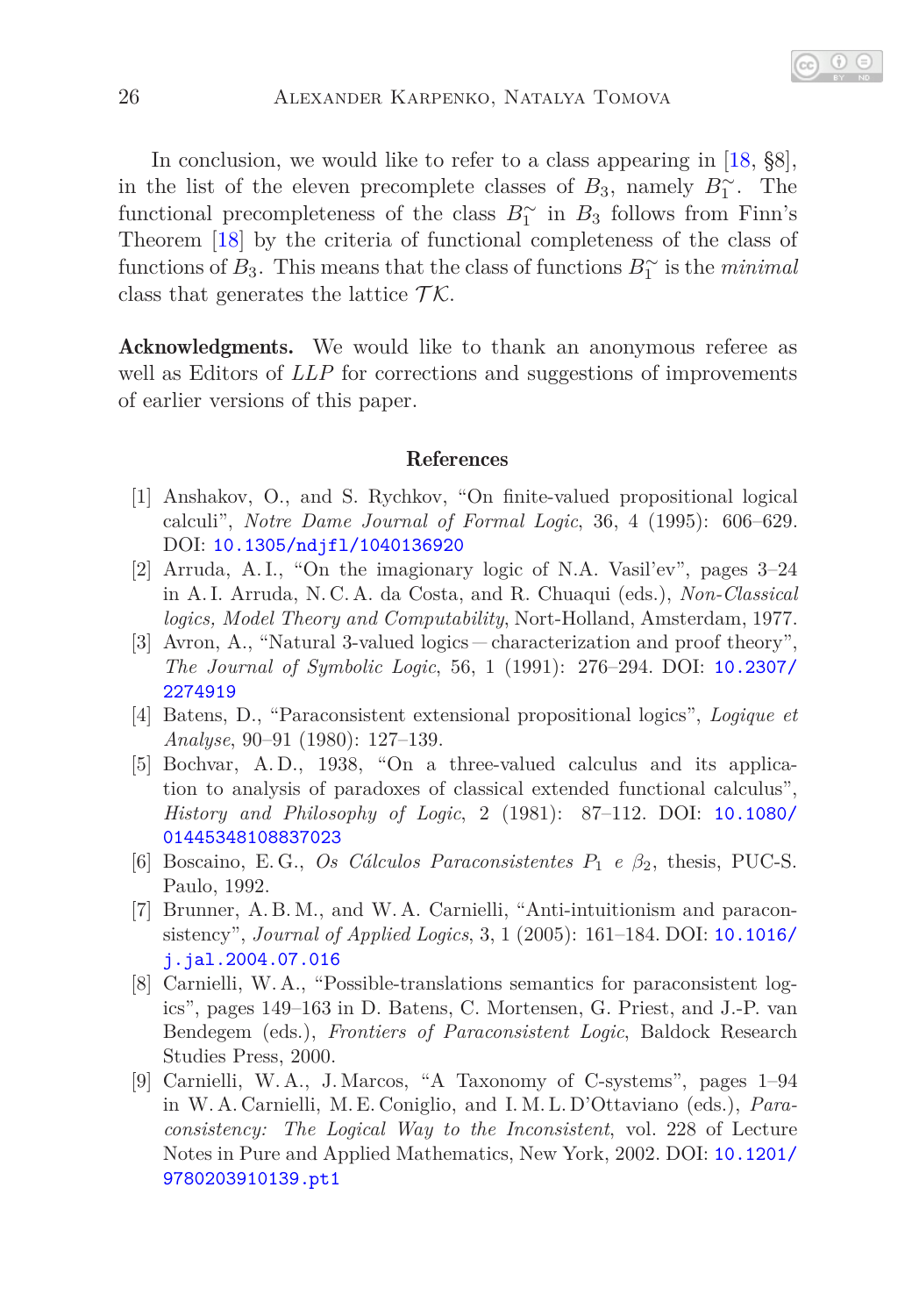- <span id="page-26-2"></span>[10] Ciucci, D., and D. Dubois, "A map of dependencies among three-valued logics", *Information Sciences*, 250 (2013): 162–177. DOI: [10.1016/j.](http://dx.doi.org/10.1016/j.ins.2013.06.040) [ins.2013.06.040](http://dx.doi.org/10.1016/j.ins.2013.06.040)
- <span id="page-26-11"></span>[11] Ciuciura, J. "A weakly-intuitionistic logic I1", *Logical Investigations*, 21, 2 (2015): 53–60.
- <span id="page-26-13"></span>[12] Ciuciura, J., "Paraconsistency and Sette's calculus P1", *Logic and Logical Philosophy*, 24, 2 (2015): 265–273. DOI: [10.12775/LLP.2015.003](http://dx.doi.org/10.12775/LLP.2015.003)
- <span id="page-26-12"></span>[13] da Costa, N. C. A., and E. H. Alves, "Relations between paraconsistent logic and many-valued logic", *Bulletin of the Section of Logic*, 10, 4 (1981): 185–191.
- <span id="page-26-3"></span>[14] Devyatkin L. Yu., A. S. Karpenko, and V. M. Popov, "Three-valued characteristic matrices of classical propositional logic" (in Russian), *Proceedings of the research logical seminar of Institute of Philosophy Russian Academy of Science*, XVIII (2007): 50–62.
- <span id="page-26-5"></span>[15] Devyatkin, L. Yu., *Three-valued semantics for the classical propositional logic* (in Russian), Moscow, Institute of Philosophy of RAS, 2011.
- <span id="page-26-14"></span>[16] D'Ottaviano, I.M.L., and H. de A. Feitosa, "Paraconsistent logics and translations", *Synthese*, 125 (2000): 77–95.
- <span id="page-26-4"></span>[17] Finn, V. K., "An axiomatization of some three-valued logics and their algebras" (in Russian), pages 398–438 in P. V. Tavanetz and V. A. Smirnov (eds.), *Philosophy and Logic*, Moscow, NAUKA Publishers, 1974.
- <span id="page-26-6"></span>[18] Finn, V. K., "Criterion of functional completeness for *B*3", *Studia Logica*, 33, 2 (1974): 121–125.
- <span id="page-26-0"></span>[19] Finn, V. K., O. M. Anshakov, R. Grigolia, and M. I. Zabezhailo, "Manyvalued logics as fragments of formalized semantics", *Acta Philisophica Fennica*, 35 (1982): 239–272.
- <span id="page-26-1"></span>[20] Finn V. K., and R. Grigolia, "Nonsense logics and their algebraic properties", *Theoria*, LIX, 1–3 (1993): 207–273.
- <span id="page-26-7"></span>[21] Jaśkowski, S., 1948, "A propositional calculus for inconsistent deductive systems", *Studia Logica*, 24 (1969): 143–157; and *Logic and Logical Philosophy*, 7 (1999): 35–56. DOI: [10.12775/LLP.1999.003](http://dx.doi.org/10.12775/LLP.1999.003)
- <span id="page-26-9"></span>[22] Karpenko, A. S., "Paraconsistent structure inside of many-valued logic", *Synthese*, 66 (1986): 63–69. DOI: [10.1007/BF00413579](http://dx.doi.org/10.1007/BF00413579)
- <span id="page-26-8"></span>[23] Karpenko, A. S., "Jaśkowski's criterion and three-valued paraconsistent logics", *Logic and Logical Philosophy*, 7 (1999): 81–86. DOI: [10.12775/](http://dx.doi.org/10.12775/LLP.1999.006) [LLP.1999.006](http://dx.doi.org/10.12775/LLP.1999.006)
- <span id="page-26-15"></span>[24] Karpenko, A. S., "The classification of propositional calculi", *Studia Logica*, 66, 2 (2000): 253–271.
- <span id="page-26-10"></span>[25] Karpenko, A.S., "A maximal paraconsistent logic: The combination of two three-valued isomorphs of classical propositional logic", pages 181– 187 in D. Batens, C. Mortensen, G. Priest, and J.-P. van Bendegem (eds.), *Frontiers of Paraconsistent Logic*, Baldock Research Studies Press, 2000.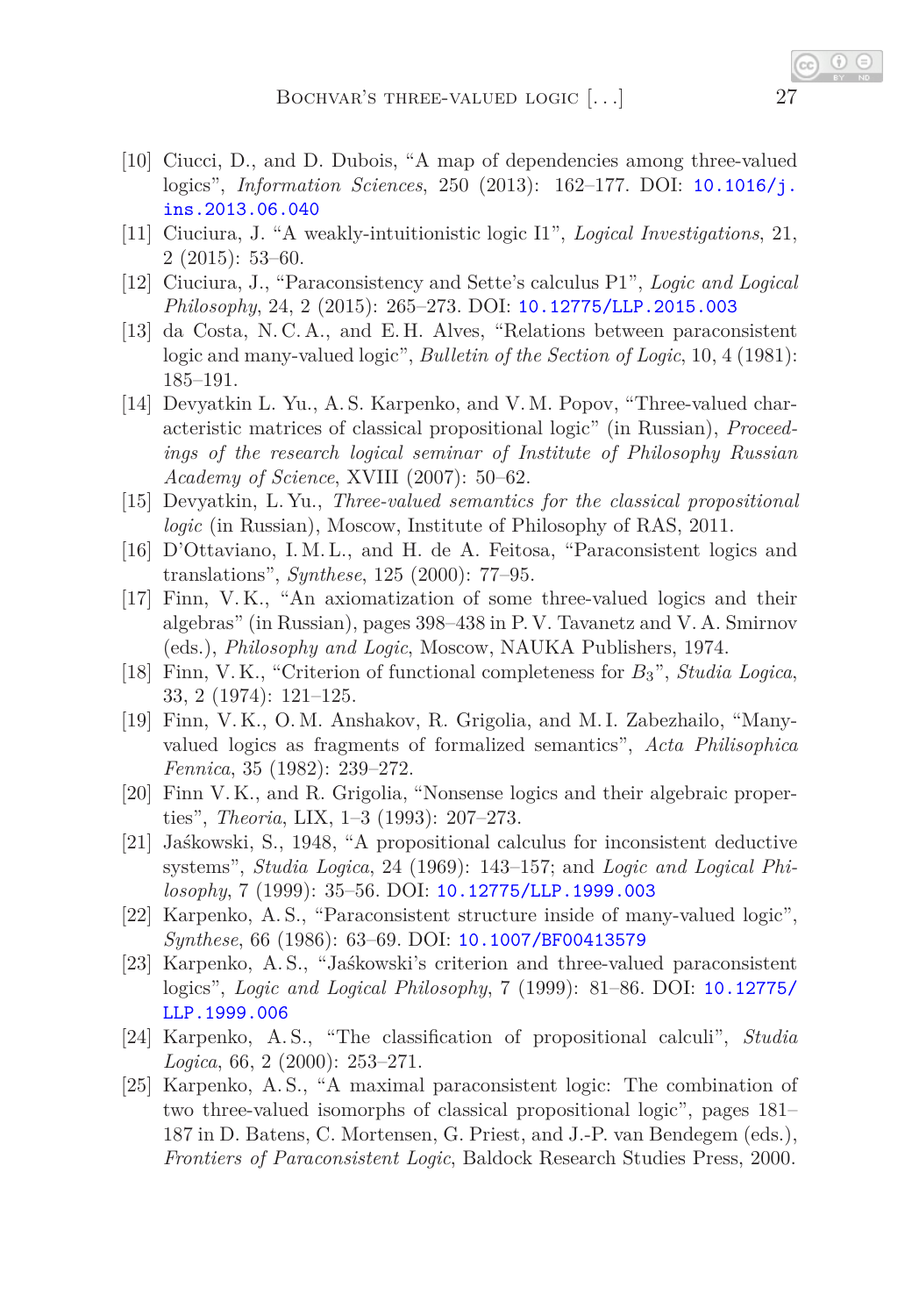- <span id="page-27-3"></span>[26] Karpenko, A. S., *Development of Many-Valued Logic* (in Russian), Moscow, URSS, 2010.
- <span id="page-27-1"></span>[27] Kleene, S. C., "On a notation for ordinal numbers", *The Journal of Symbolic Logic*, 3, 4 (1938): 150–155. DOI: [10.2307/2267778](http://dx.doi.org/10.2307/2267778)
- <span id="page-27-8"></span><span id="page-27-5"></span>[28] Kleene, S. C., *Introduction to Metamathematics*, D. Van Nostrand Company, N. Y., 1952.
- [29] Lewin, R. A., I. F. Mikenberg, and M. G. Schwarze, "Algebraization of paraconsistent logic *P* 1 ", *The Journal of Non-Classical Logic*, 7, 2 (1990): 79–88.
- <span id="page-27-13"></span>[30] Lewin, R. A., and I. F. Mikenberg, "Literal-paraconsistent and literalparacomplete matrices", *Math. Log. Quart.*, 52, 5 (2006): 478–493. DOI: [10.1002/malq.200510044](http://dx.doi.org/10.1002/malq.200510044)
- <span id="page-27-7"></span><span id="page-27-2"></span>[31] Loparic, A., and N. C. A. da Costa, "Paraconsistency, paracompleteness and induction", *Logique et Analyse*, 113 (1986): 73–80.
- [32] Łukasiewicz J., 1930, "Philosophical remarks on many-valued systems of propositional logic", pages 153–178 in J. Łukasiewicz, *Selected Works*, North-Holland and PWN, Amsterdam and Warszawa, 1970.
- <span id="page-27-0"></span>[33] Łukasiewicz, J., and A. Tarski, 1930, "Investigations into the sentential calculus", pages 131–152 in J. Łukasiewicz, *Selected Works*, North-Holland and PWN, Amsterdam and Warszawa, 1970.
- [34] Marcos, J., "Possible translations semantics", pages 119–128 in W. A. Carnielli, F. M. Dionísio, and P. Mateus (eds.), *Proceedings of CombLog'04, Workshop on Combination of Logics: Theory and Applications*, Instituto Superior Técnico, Lisboa, 2004.
- <span id="page-27-12"></span>[35] Marcos, J., "Possible translations semantics", preprint, 2005. [http://](http://sqig.math.ist.utl.pt/pub/MarcosJ/04-M-pts.pdf) [sqig.math.ist.utl.pt/pub/MarcosJ/04-M-pts.pdf](http://sqig.math.ist.utl.pt/pub/MarcosJ/04-M-pts.pdf)
- <span id="page-27-11"></span>[36] Marcos, J., "On a problem of da Costa", pages 53–69 in G. Sica (ed.), *Essays on the Foundations of Mathematics and Logic*, vol. 2, Polimetrica, 2005.
- <span id="page-27-9"></span>[37] Mortensen, C., "Paraconsistency and *C*1", pages 289–305 in G. Priest, R. Routley, and J. Norman (eds.), *Paraconsistent Logic. Essays on the Inconsistent*, Philosophia Verlag, Munich, 1989.
- <span id="page-27-4"></span>[38] Piróg-Rzepecka, K., "A predicate calculus with formulas which lose sense and the corresponding propositional calculus", *Bulletin of the Section of Logic*, 2 (1973): 22–29.
- <span id="page-27-14"></span>[39] Popov, V. M., "On a three-valued paracomplete logic" (in Russian), *Logical Investigations*, 9 (2002): 175–178.
- <span id="page-27-10"></span>[40] Popov, V. M., "On the logics related to A. Arruda's system V1", *Logic and Logical Philosophy*, 7 (1999): 87–90. DOI: [1](http://dx.doi.org/10.12775/LLP.1999.007)0.12775/LLP.1999.007
- <span id="page-27-6"></span>[41] Post, E. L., "Introduction to a general theory of elementary propositions", *American Journal of Mathematics*, 43, 3 (1921): 163–185. DOI: [10.2307/](http://dx.doi.org/10.2307/2370324) [2370324](http://dx.doi.org/10.2307/2370324)